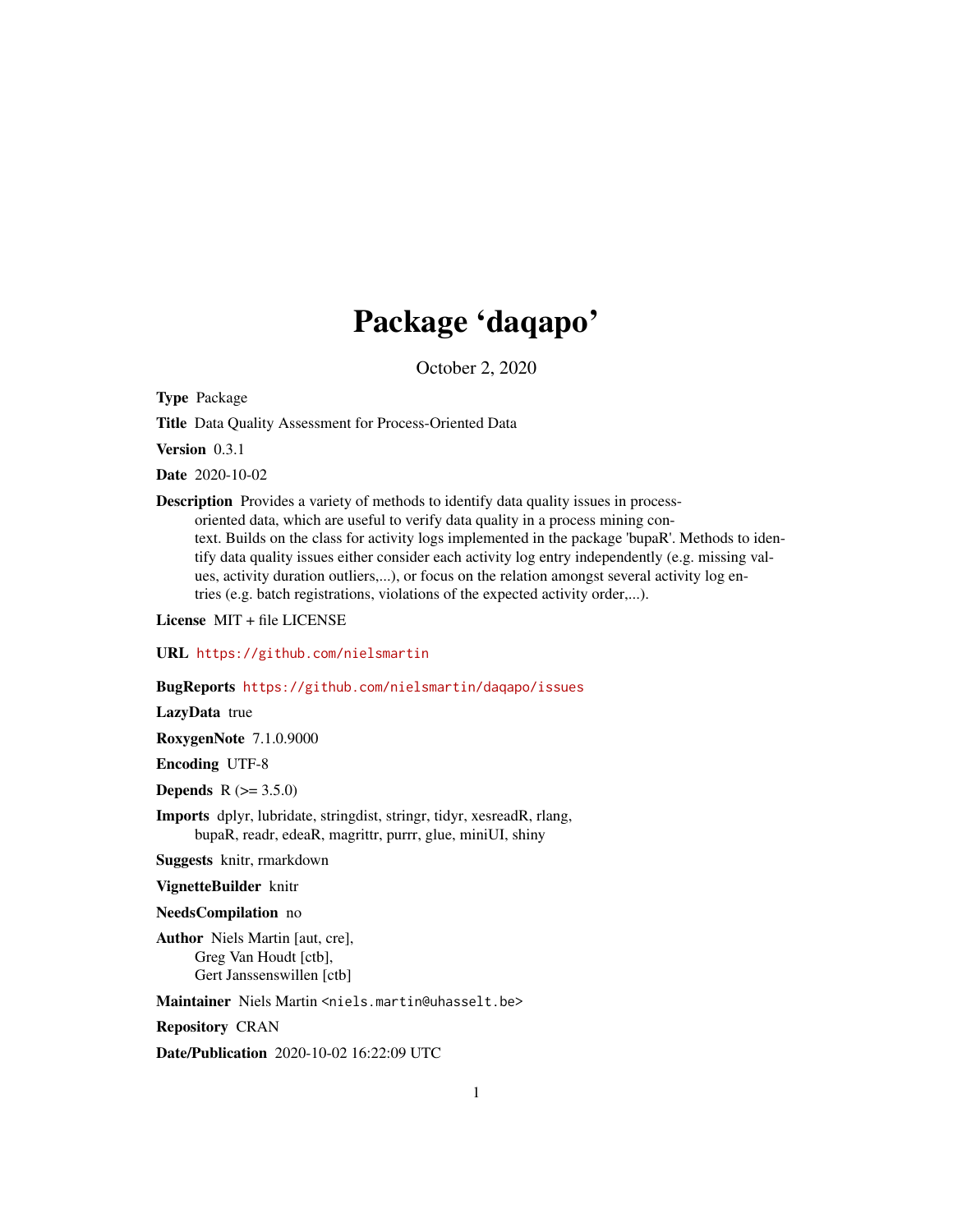#### <span id="page-1-0"></span>2 daqapo ay kalendar kasuwa ay katalog asl nashrida ay kasuwa ay kasuwa ay kasuwa ay kasuwa ay kasuwa ay kasuwa

## R topics documented:

|       | 5  |
|-------|----|
|       | 6  |
|       |    |
|       |    |
|       |    |
|       |    |
|       |    |
|       |    |
|       |    |
|       |    |
|       |    |
|       |    |
|       |    |
|       |    |
|       |    |
|       |    |
|       |    |
|       |    |
|       |    |
|       |    |
|       |    |
|       |    |
|       |    |
|       |    |
| Index | 25 |

daqapo *daqapo - Data Quality Assessment for Process-oriented Data*

### Description

This package is designed to perform data quality assessment on process-oriented data.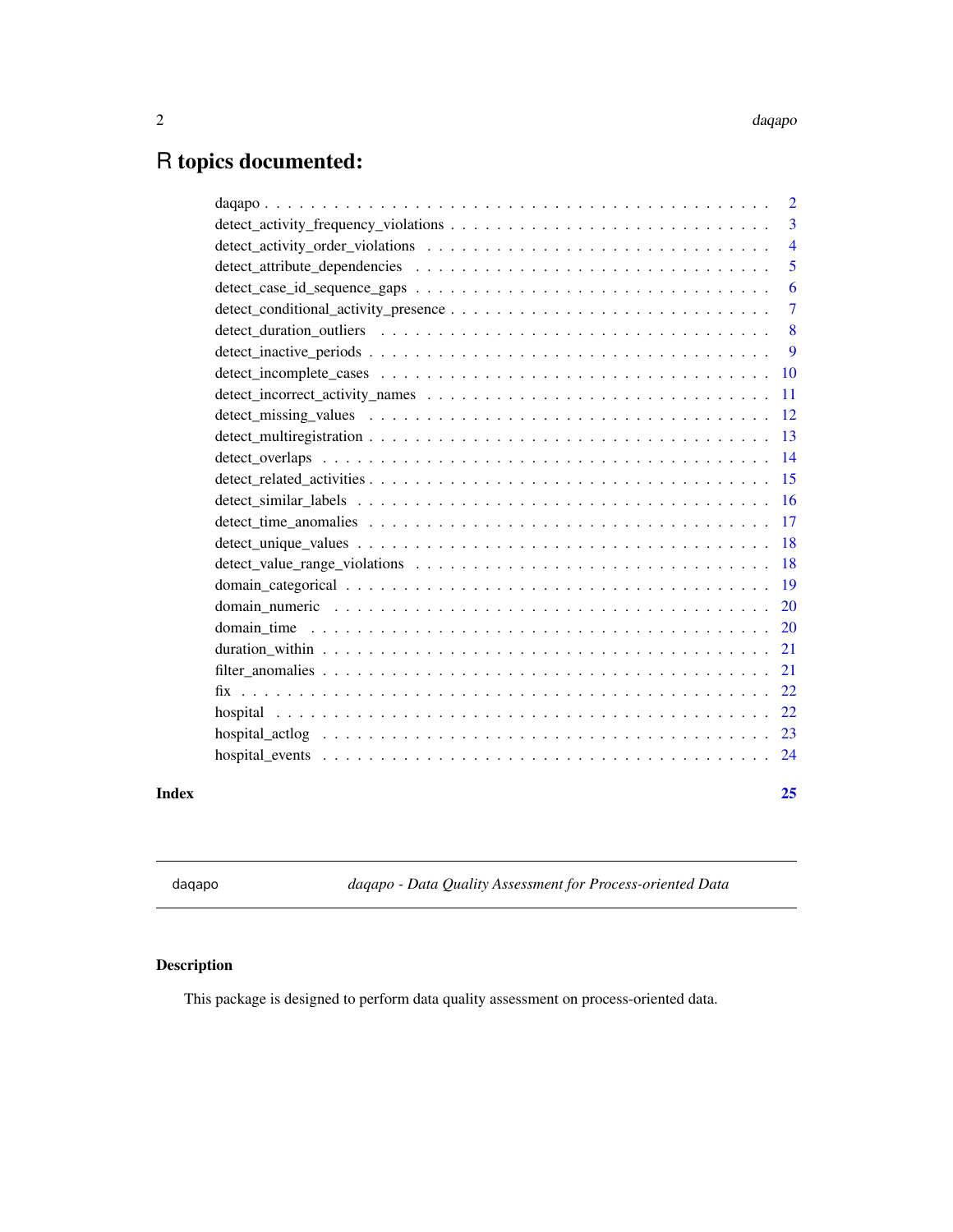<span id="page-2-0"></span>detect\_activity\_frequency\_violations *Check activity frequencies*

#### Description

Function that detects activity frequency anomalies per case

#### Usage

```
detect_activity_frequency_violations(
  activitylog,
  ...,
 details,
 filter_condition
)
```
#### Arguments

| activitylog         | The activity log                                                                                             |
|---------------------|--------------------------------------------------------------------------------------------------------------|
| $\cdot \cdot \cdot$ | Named vectors with name of the activity, and value of the threshold.                                         |
| details             | Boolean indicating wheter details of the results need to be shown                                            |
| filter_condition    |                                                                                                              |
|                     | Condition that is used to extract a subset of the activity log prior to the applica-<br>tion of the function |
|                     |                                                                                                              |

#### Value

tbl\_df providing an overview of cases for which activities are executed too many times

```
data("hospital_actlog")
detect_activity_frequency_violations(activitylog = hospital_actlog,
     "Registration" = 1, "Clinical exam" = 1)
```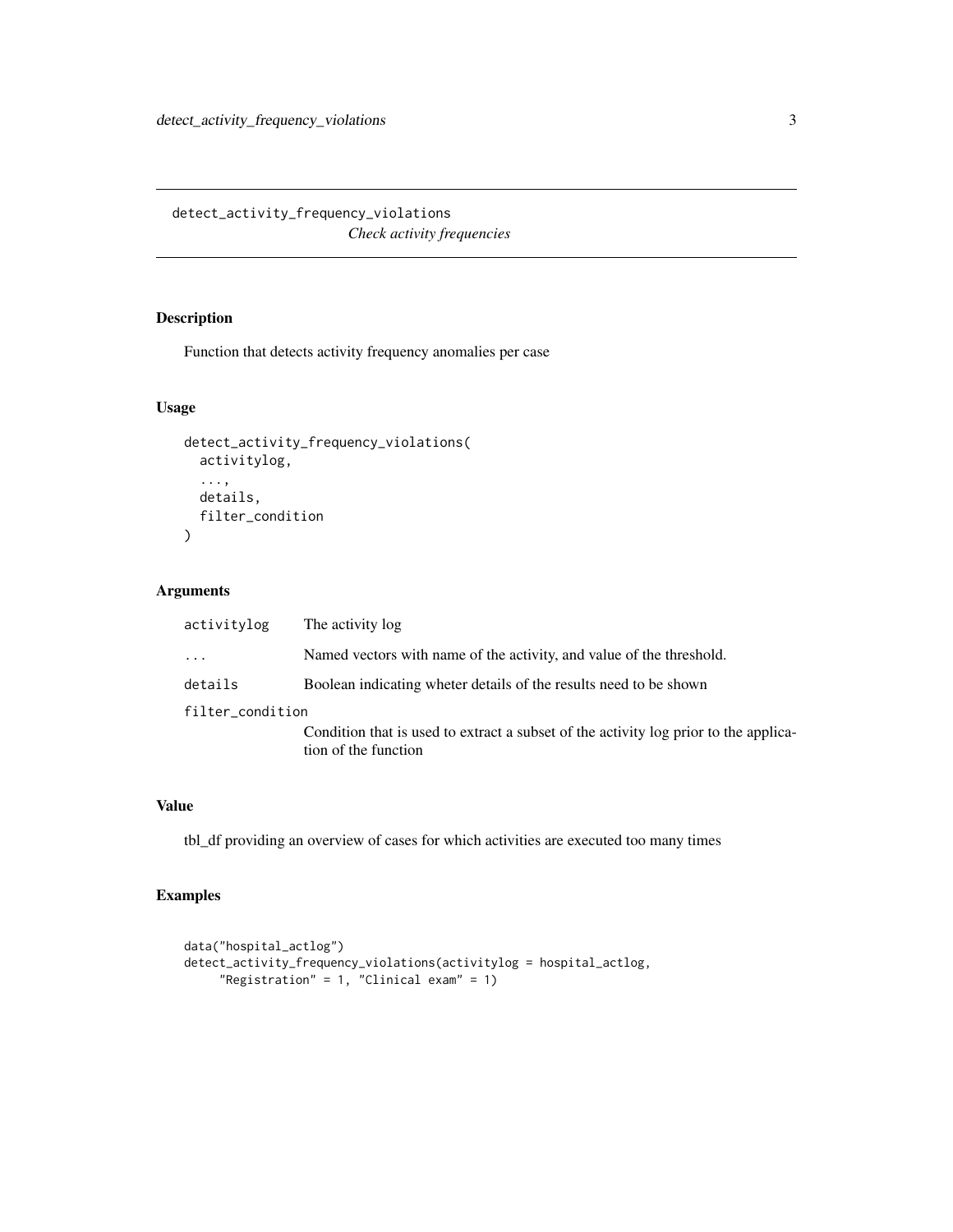<span id="page-3-0"></span>detect\_activity\_order\_violations *Detect activity order violations*

#### Description

Function detecting violations in activity order. Having additional or less activity types than those specified in activity\_order is no violation, but the activity types present should occur in the specified order, and only once.

#### Usage

```
detect_activity_order_violations(
  activitylog,
  activity_order,
  timestamp,
  details,
  filter_condition
)
## S3 method for class 'activitylog'
detect_activity_order_violations(
  activitylog,
  activity_order,
  timestamp = c("both", "start", "complete"),
  details = TRUE,
  filter_condition = NULL
)
```
#### Arguments

| activitylog      | The activity log                                                                                               |
|------------------|----------------------------------------------------------------------------------------------------------------|
|                  | activity_order Vector expressing the activity order that needs to be checked (using activity<br>names)         |
| timestamp        | Type of timestamp that needs to be taken into account in the analysis (either<br>"start", "complete" or "both) |
| details          | Boolean indicating wheter details of the results need to be shown                                              |
| filter_condition |                                                                                                                |
|                  | Condition that is used to extract a subset of the activity log prior to the applica-<br>tion of the function   |

#### Value

tbl\_df providing an overview of detected activity orders which violate the specified activity order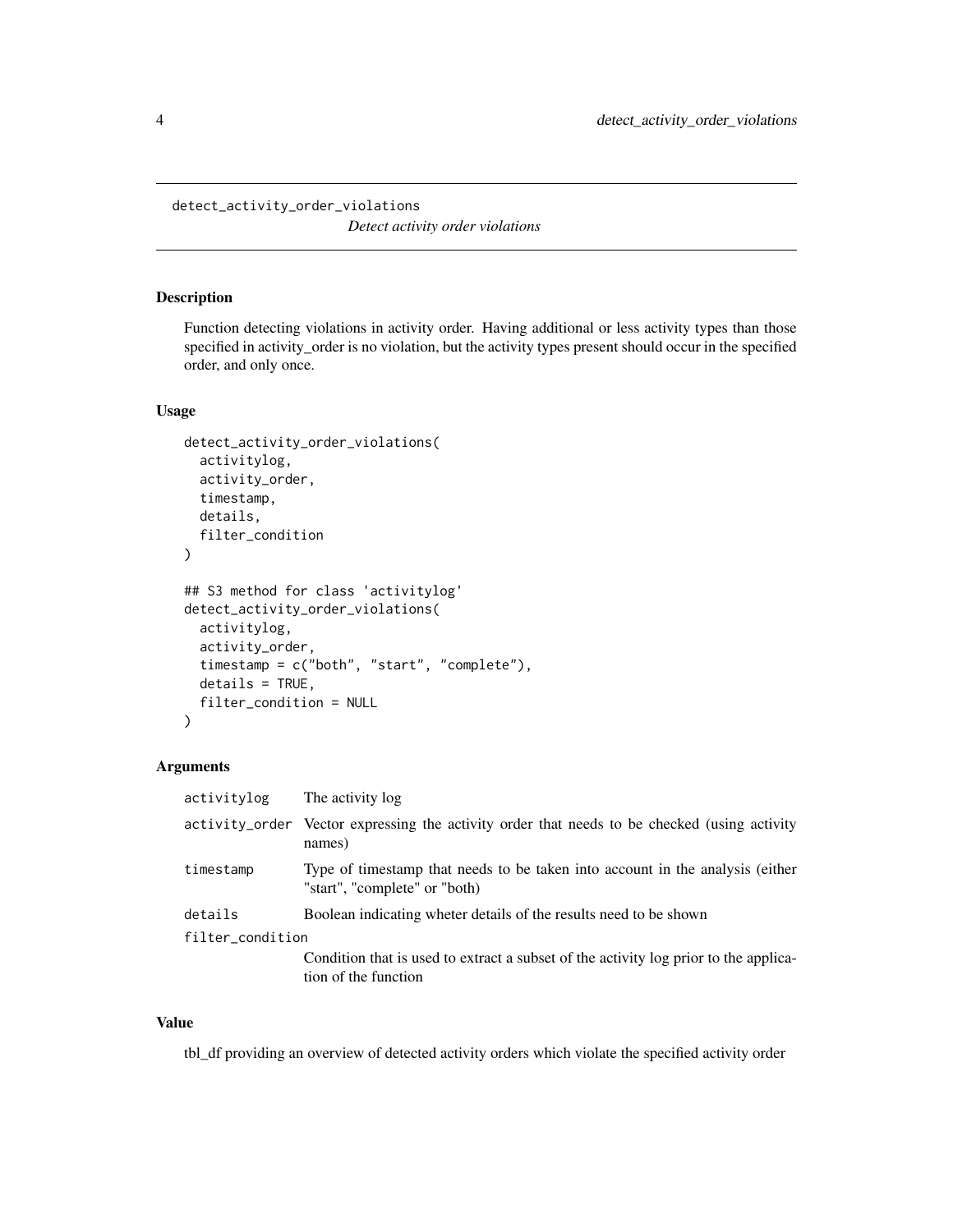#### <span id="page-4-0"></span>Methods (by class)

• activitylog: Detect activity order\_violations in activity log.

#### Examples

```
data("hospital_actlog")
detect_activity_order_violations(activitylog = hospital_actlog,
    activity-order = c("Registration",
         "Triage",
         "Clinical exam",
         "Treatment",
         "Treatment evaluation"))
```
detect\_attribute\_dependencies

*Detect dependency violations between attributes*

#### Description

Function detecting violations of dependencies between attributes (i.e. condition(s) that should hold when (an)other condition(s) hold(s))

#### Usage

```
detect_attribute_dependencies(
  activitylog,
  antecedent,
 consequent,
  details = TRUE,
  filter_condition = NULL,
  ...
)
```
#### Arguments

| activitylog      | The activity log                                                                                                                                          |  |
|------------------|-----------------------------------------------------------------------------------------------------------------------------------------------------------|--|
| antecedent       | (Vector of) condition(s) which serve as an antecedent (if the condition(s) in an-<br>tecedent hold, then the condition(s) in consequent should also hold) |  |
| consequent       | (Vector of) condition(s) which serve as a consequent (if the condition(s) in an-<br>tecedent hold, then the condition(s) in consequent should also hold)  |  |
| details          | Boolean indicating wheter details of the results need to be shown                                                                                         |  |
| filter_condition |                                                                                                                                                           |  |
|                  | Condition that is used to extract a subset of the activity log prior to the applica-<br>tion of the function                                              |  |
| $\cdot$          | Named vectors with name of the activity, and value of the threshold.                                                                                      |  |
|                  |                                                                                                                                                           |  |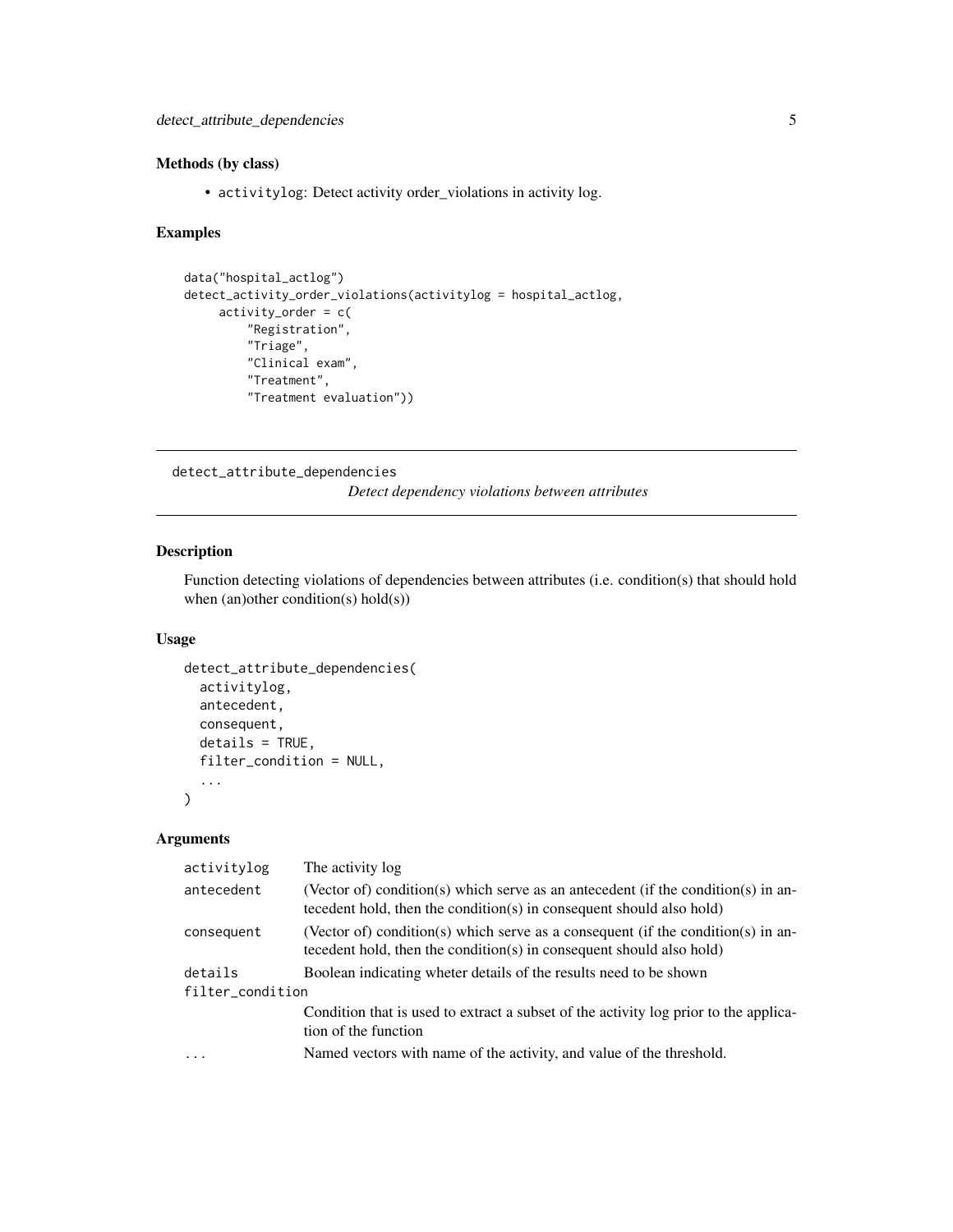#### <span id="page-5-0"></span>Value

activitylog containing the rows of the original activity log for which the dependencies between attributes are violated

#### Examples

```
data("hospital_actlog")
detect_attribute_dependencies(activitylog = hospital_actlog,
     antecedent = activity == "Registration",
    consequent = startsWith(originator,"Clerk"))
```
detect\_case\_id\_sequence\_gaps *Detect gaps in case\_id*

#### Description

Function detecting gaps in the sequence of case identifiers

#### Usage

```
detect_case_id_sequence_gaps(activitylog, details, filter_condition)
```
#### Arguments

| activitylog      | The activity log                                                                                             |
|------------------|--------------------------------------------------------------------------------------------------------------|
| details          | Boolean indicating wheter details of the results need to be shown                                            |
| filter_condition |                                                                                                              |
|                  | Condition that is used to extract a subset of the activity log prior to the applica-<br>tion of the function |

#### Value

data.frame providing an overview of the case identifiers which are expected, but which are not present in the activity log

```
data("hospital_actlog")
detect_case_id_sequence_gaps(activitylog = hospital_actlog)
```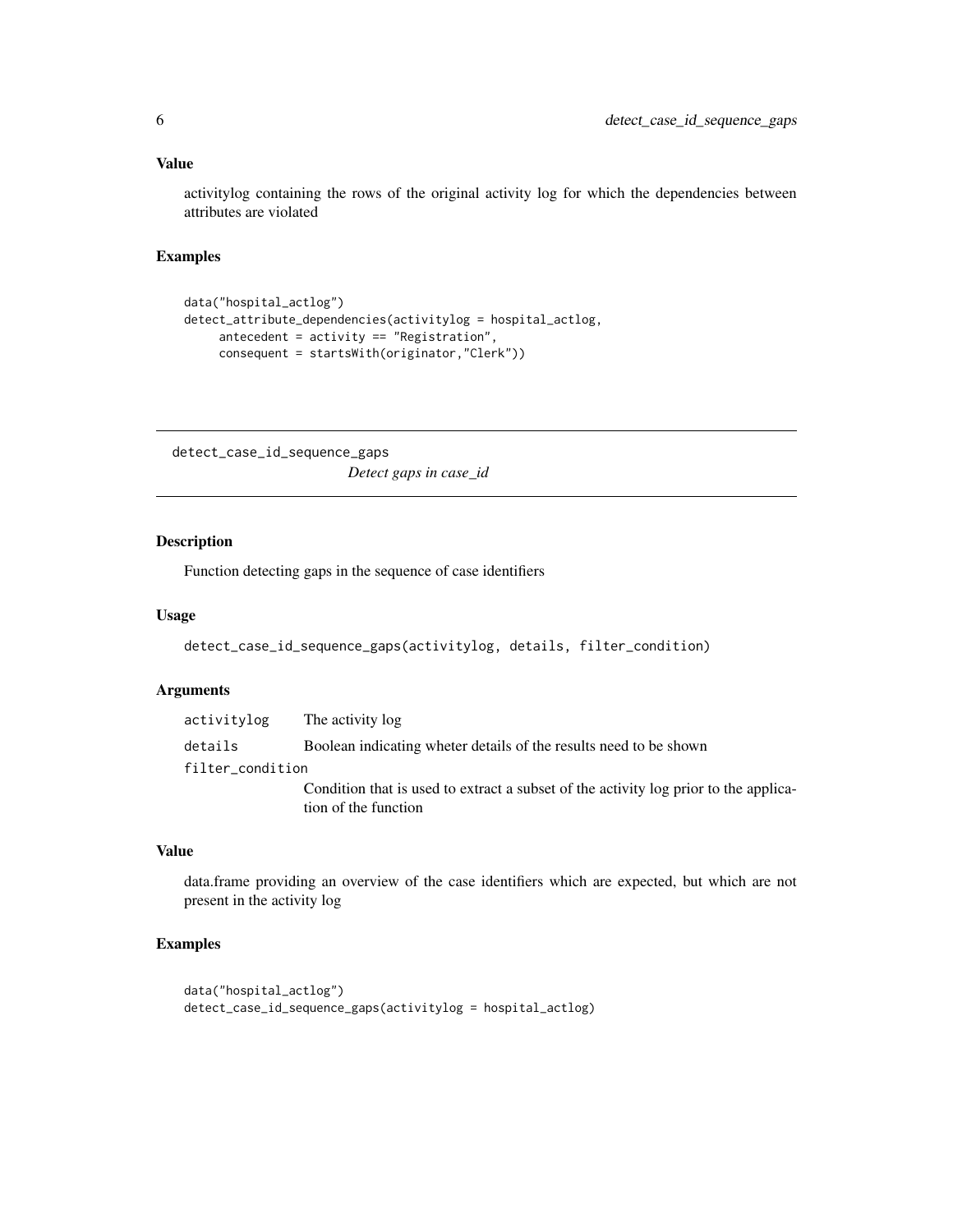<span id="page-6-0"></span>detect\_conditional\_activity\_presence *Detect conditional activity presence violations*

#### Description

Function detecting violations of conditional activity presence (i.e. an activity/activities that should be present when (a) particular condition(s) hold(s))

#### Usage

```
detect_conditional_activity_presence(
  activitylog,
  condition,
  activities,
  details,
  filter_condition
\mathcal{L}
```
#### Arguments

| The activity log                                                                                                                                                                   |
|------------------------------------------------------------------------------------------------------------------------------------------------------------------------------------|
| Condition which serve as an antecedent (if the condition in condition holds, then<br>the activity) (ies) in activities should be present.)                                         |
| Vector of activity/activities which serve as a consequent (if the condition(s) in<br>condition_vector hold, then the activity/activities in activity_vector should be<br>recorded) |
| Boolean indicating wheter details of the results need to be shown                                                                                                                  |
| filter_condition                                                                                                                                                                   |
| Condition that is used to extract a subset of the activity log prior to the applica-<br>tion of the function                                                                       |
|                                                                                                                                                                                    |

#### Value

Numeric vector containing the case identifiers of cases for which the specified conditional activity presence is violated

```
data("hospital_actlog")
detect_conditional_activity_presence(activitylog = hospital_actlog,
     condition = specialization == "TRAU",
     activities = "Clinical exam")
```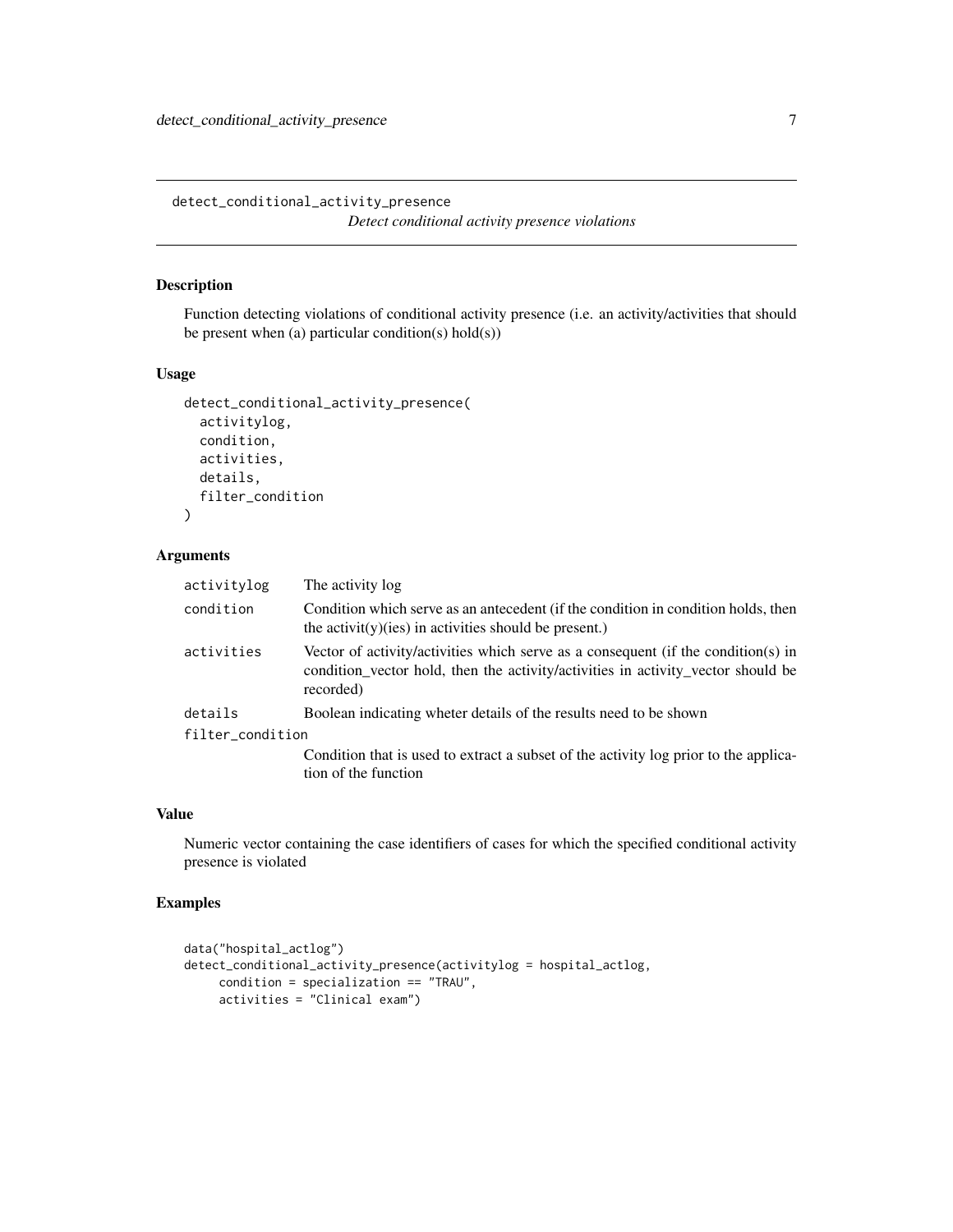```
detect_duration_outliers
```
*Detect activity duration outliers*

#### Description

Function detecting duration outliers for a particular activity

#### Usage

```
detect_duration_outliers(activitylog, ..., details, filter_condition)
```
#### Arguments

| activitylog      | The activity log                                                                                                           |
|------------------|----------------------------------------------------------------------------------------------------------------------------|
| $\cdot$          | for each activity to be checked, an argument "activity_name" = duration_within()<br>to define bounds. See ?duration within |
| details          | Boolean indicating wheter details of the results need to be shown                                                          |
| filter_condition |                                                                                                                            |
|                  | Condition that is used to extract a subset of the activity log prior to the applica-<br>tion of the function               |
|                  |                                                                                                                            |

#### Value

activitylog containing the rows of the original activity log for which activity duration outliers are detected Information on the presence of activity duration outliers

#### See Also

[duration\\_within](#page-20-1)

```
data("hospital_actlog")
detect_duration_outliers(activitylog = hospital_actlog,
     Treatment = duration_within(bound_s d = 1))
```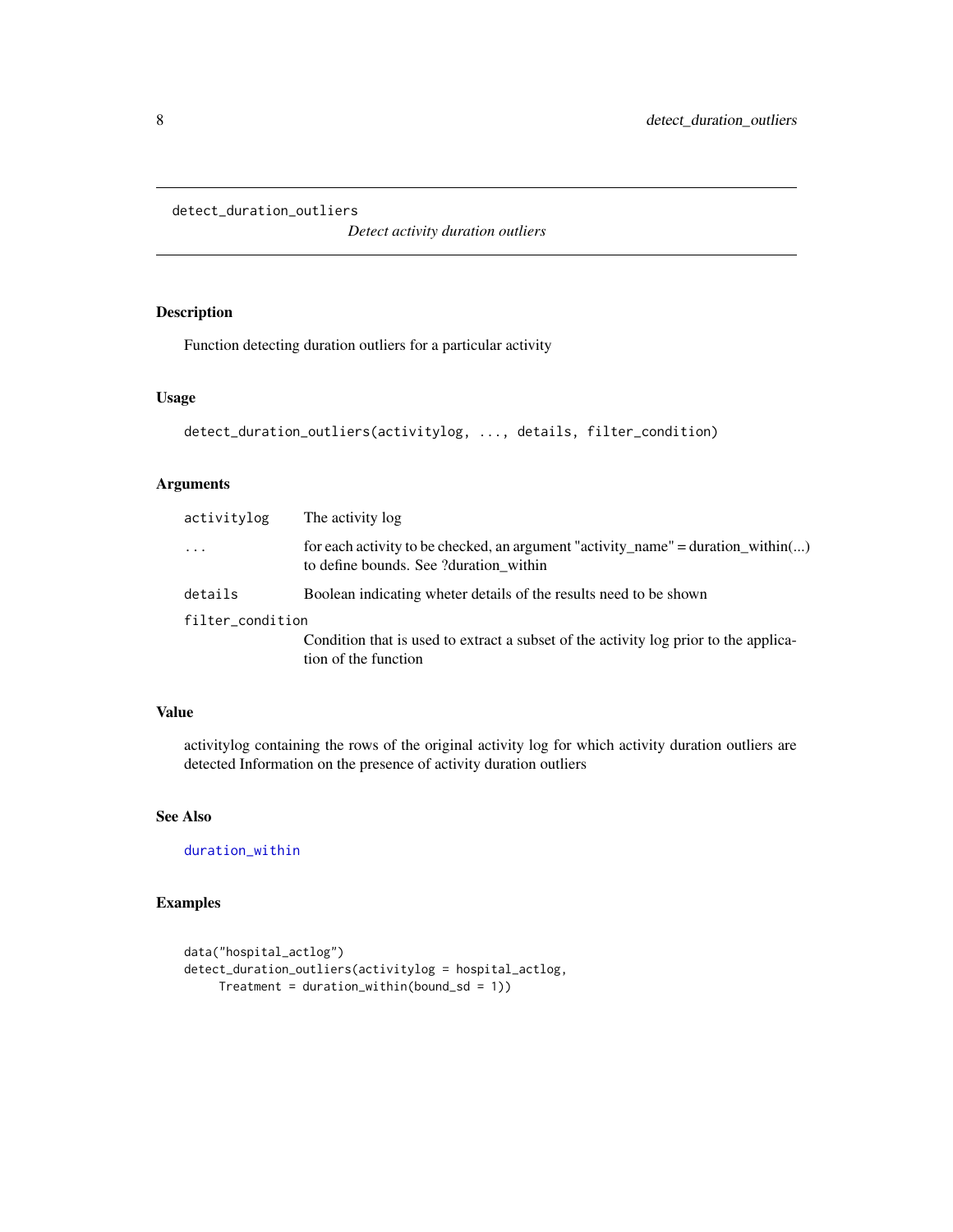<span id="page-8-0"></span>detect\_inactive\_periods

*Detect inactive periods*

#### Description

Function detecting inactive periods, i.e. periods of time in which no activity executions/arrivals are recorded in the activity log

#### Usage

```
detect_inactive_periods(
  activitylog,
  threshold,
  type,
  timestamp,
  start_activities,
  details,
  filter_condition
)
```
#### Arguments

| activitylog      | The activity log                                                                                                                                                                                                                                                                        |  |
|------------------|-----------------------------------------------------------------------------------------------------------------------------------------------------------------------------------------------------------------------------------------------------------------------------------------|--|
| threshold        | Threshold after which a period without activity executions/arrivals is considered<br>as an inactive period (expressed in minutes)                                                                                                                                                       |  |
| type             | Type of inactive periods you want to detect. "arrivals" will look for periods<br>without new cases arriving. "activities" will look for periods where no activities<br>occur.                                                                                                           |  |
| timestamp        | Type of timestamp that needs to be taken into account in the analysis (either<br>"start", "complete" or "both)                                                                                                                                                                          |  |
| start_activities |                                                                                                                                                                                                                                                                                         |  |
|                  | List of activity labels marking the first activity in the process. When specified,<br>an inactive period only occurs when the time between two consecutive arrivals<br>exceeds the specified threshold (arrival is proxied by the activity/activities spec-<br>ified in this argument). |  |
| details          | Boolean indicating wheter details of the results need to be shown                                                                                                                                                                                                                       |  |
| filter_condition |                                                                                                                                                                                                                                                                                         |  |
|                  | Condition that is used to extract a subset of the activity log prior to the applica-<br>tion of the function                                                                                                                                                                            |  |

#### Value

tbl\_df providing an overview of the start and end of the inactive periods that have been detected, together with the length of the inactive period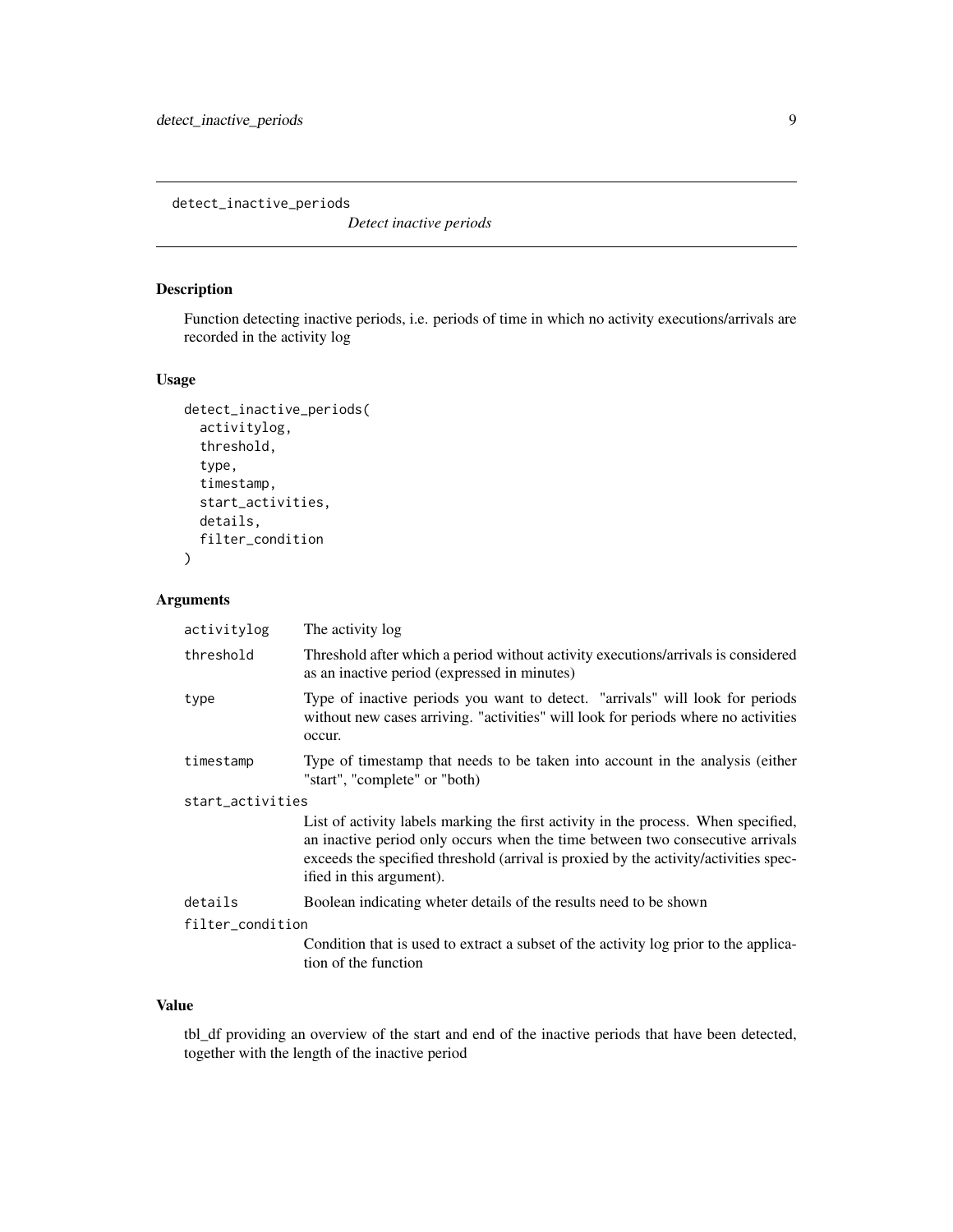#### Examples

```
data("hospital_actlog")
detect_inactive_periods(activitylog = hospital_actlog,threshold = 30)
```
detect\_incomplete\_cases

*Detect incomplete cases*

#### Description

Function detecting incomplete cases in terms of the activities that need to be recorded for a case. The function only checks the presence of activities, not the completeness of the rows describing the activity executions.

#### Usage

```
detect_incomplete_cases(activitylog, activities, details, filter_condition)
```
#### Arguments

| activitylog      | The activity log                                                                                             |
|------------------|--------------------------------------------------------------------------------------------------------------|
| activities       | A vector of activity names which should be present for a case                                                |
| details          | Boolean indicating wheter details of the results need to be shown                                            |
| filter_condition |                                                                                                              |
|                  | Condition that is used to extract a subset of the activity log prior to the applica-<br>tion of the function |

#### Value

tbl\_df providing an overview of the traces (i.e. the activities executed for a particular case) in which the specified activities are not present, together with its occurrence frequency and cases having this trace

```
data("hospital_actlog")
detect_incomplete_cases(activitylog = hospital_actlog,
   activities = c("Registration","Triage","Clinical exam","Treatment","Treatment evaluation"))
```
<span id="page-9-0"></span>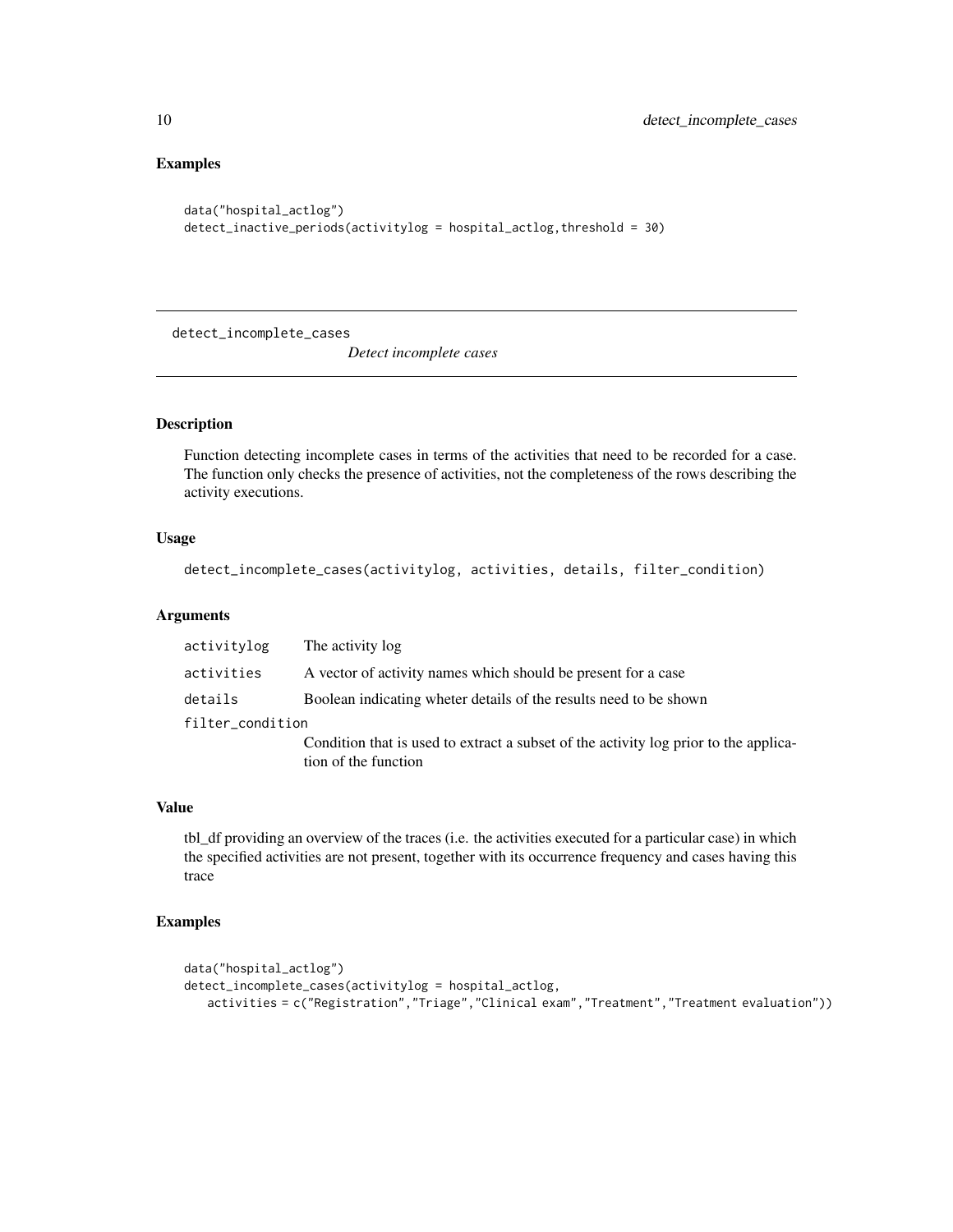<span id="page-10-0"></span>detect\_incorrect\_activity\_names *Detect incorrect activity names*

#### Description

Function returning the incorrect activity labels in the log as indicated by the user. If details are requested, the entire activity log's rows containing incorrect activities are returned.

#### Usage

```
detect_incorrect_activity_names(
  activitylog,
  allowed_activities,
  details,
  filter_condition
\lambda
```
#### Arguments

| The activity log                                                                                             |
|--------------------------------------------------------------------------------------------------------------|
| allowed_activities                                                                                           |
| Vector with correct activity labels. If NULL, user input will be asked.                                      |
| Boolean indicating wheter details of the results need to be shown                                            |
| filter_condition                                                                                             |
| Condition that is used to extract a subset of the activity log prior to the applica-<br>tion of the function |
|                                                                                                              |

#### Value

activitylog containing the rows of the original activity log having incorrect activity labels

```
data("hospital_actlog")
detect_incorrect_activity_names(activitylog = hospital_actlog,
     allowed_activities = c(
         "Registration",
         "Triage",
         "Clinical exam",
         "Treatment",
         "Treatment evaluation"))
```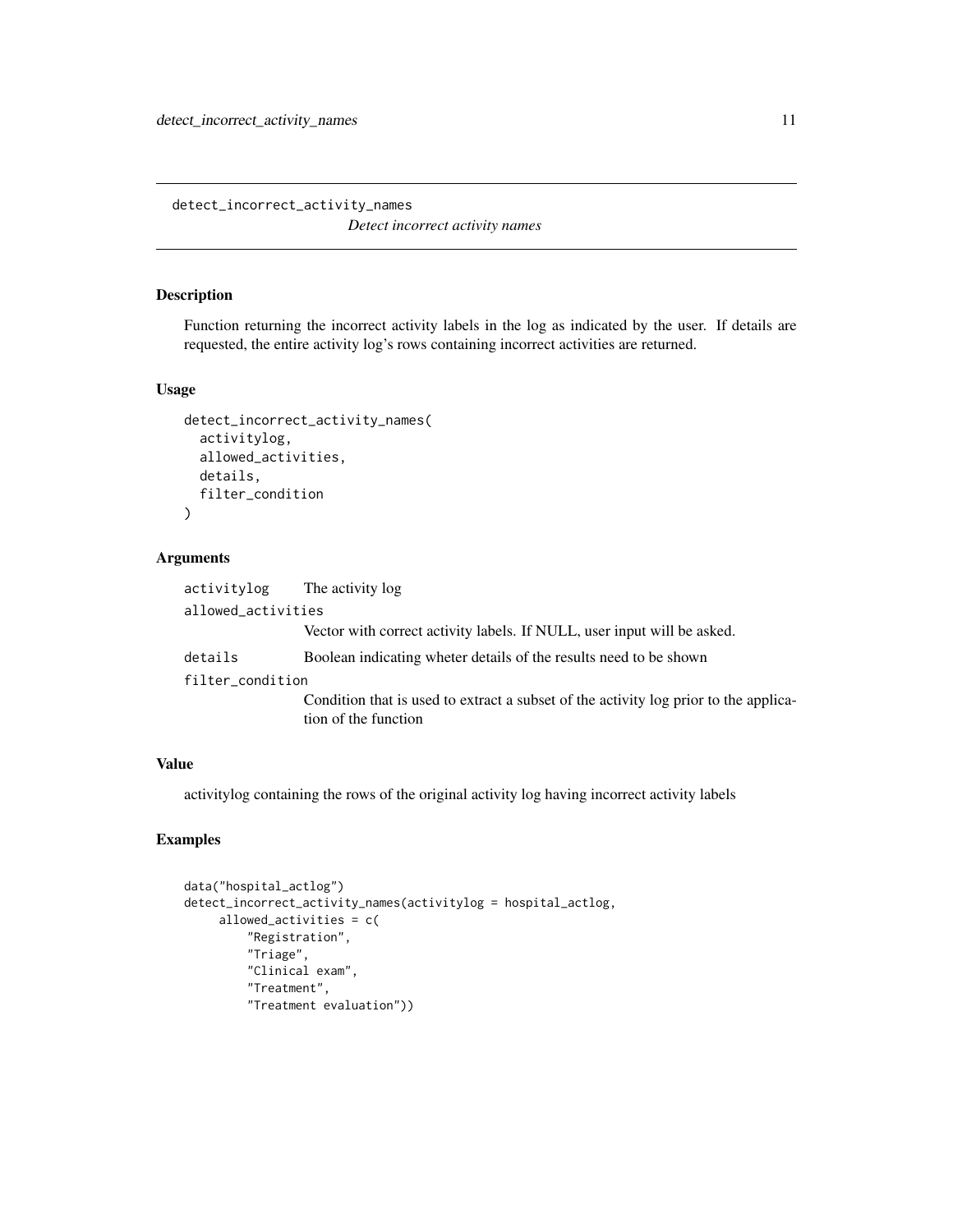<span id="page-11-0"></span>detect\_missing\_values *Detect missing values*

#### Description

Function detecting missing values at different levels of aggregation

- overview: presents an overview of the absolute and relative number of missing values for each column
- column: presents an overview of the absolute and relative number of missing values for a particular column
- activity: presents an overview of the absolute and relative number of missing values for each column, aggregated by activity

#### Usage

```
detect_missing_values(
  activitylog,
  level_of_aggregation,
  column,
  details,
  filter_condition
\mathcal{L}
```
#### Arguments

| activitylog          | The activity log                                                                                             |  |
|----------------------|--------------------------------------------------------------------------------------------------------------|--|
| level_of_aggregation |                                                                                                              |  |
|                      | Level of aggregation at which missing values are identified (either "overview",<br>"column" or "activity)    |  |
| column               | Column name of the column that needs to be analyzed when the level of aggre-<br>gation is "column"           |  |
| details              | Boolean indicating wheter details of the results need to be shown                                            |  |
| filter_condition     |                                                                                                              |  |
|                      | Condition that is used to extract a subset of the activity log prior to the applica-<br>tion of the function |  |
|                      |                                                                                                              |  |

#### Value

activitylog containing the rows of the original activity log which contain a missing value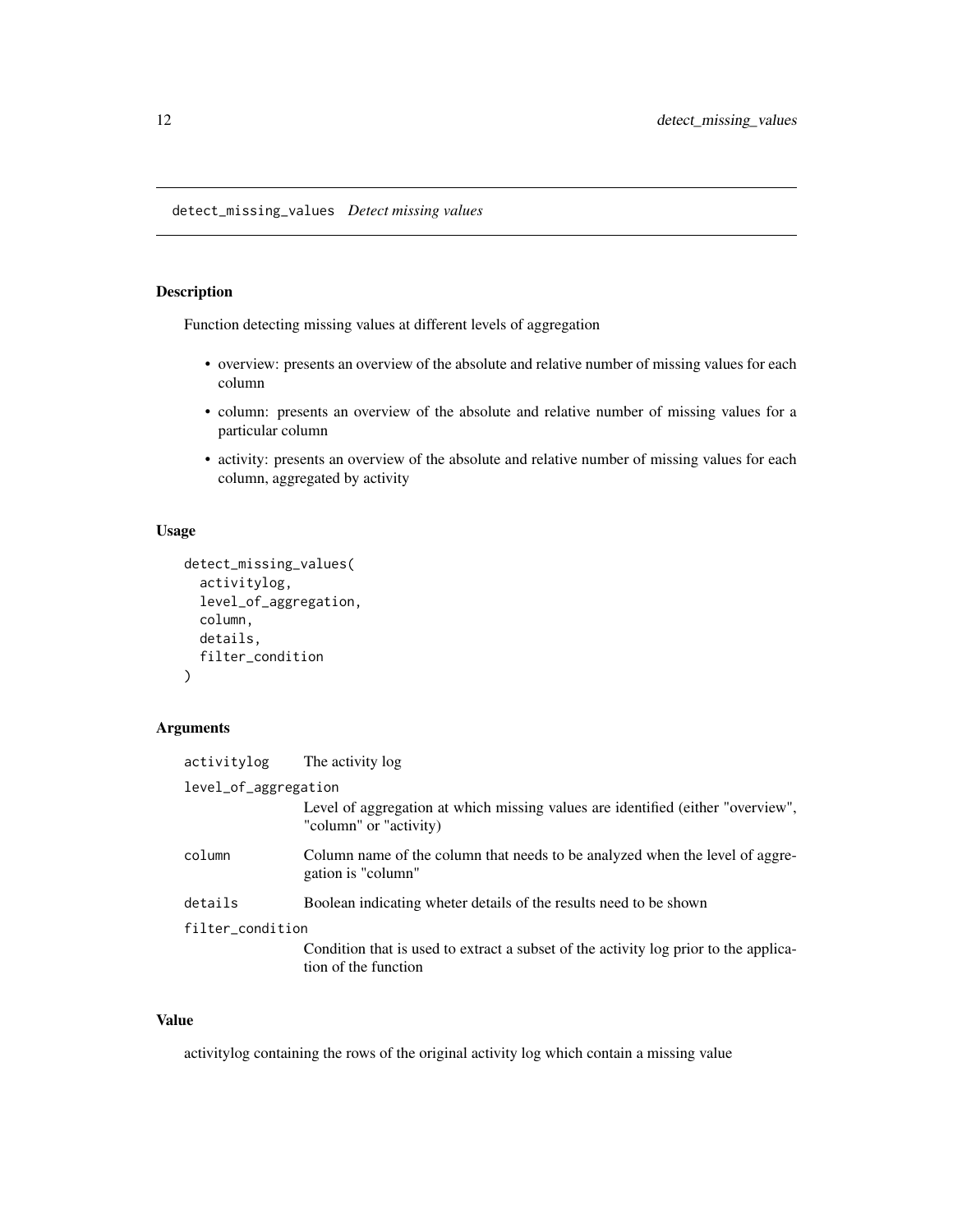#### <span id="page-12-0"></span>detect\_multiregistration 13

#### Examples

```
data("hospital_actlog")
detect_missing_values(activitylog = hospital_actlog)
detect_missing_values(activitylog = hospital_actlog, level_of_aggregation = "activity")
detect_missing_values(activitylog = hospital_actlog, level_of_aggregation = "column",
    column = "triagecode")
```
detect\_multiregistration

*Detect multi-registration*

#### Description

Function detecting multi-registration for the same case or by the same resource at the same point in time

#### Usage

```
detect_multiregistration(
  activitylog,
  level_of_aggregation,
  timestamp,
  threshold_in_seconds,
  details,
  filter_condition
)
```
#### Arguments

| The activity log (renamed/formatted using functions rename_activity_log and<br>convert_timestamp_format)                                                                          |  |  |
|-----------------------------------------------------------------------------------------------------------------------------------------------------------------------------------|--|--|
| level_of_aggregation                                                                                                                                                              |  |  |
| Level of aggregation at which multi-registration should be detected (either "re-<br>source" or "case")                                                                            |  |  |
| Type of timestamp that needs to be taken into account in the analysis (either<br>"start", "complete" or "both")                                                                   |  |  |
| threshold_in_seconds                                                                                                                                                              |  |  |
| Threshold which is applied to determine whether multi-registration occurs (ex-<br>pressed in seconds) (time gaps smaller than threshold are considered as multi-<br>registration) |  |  |
| Boolean indicating wheter details of the results need to be shown                                                                                                                 |  |  |
| filter_condition                                                                                                                                                                  |  |  |
| Condition that is used to extract a subset of the activity log prior to the applica-<br>tion of the function                                                                      |  |  |
|                                                                                                                                                                                   |  |  |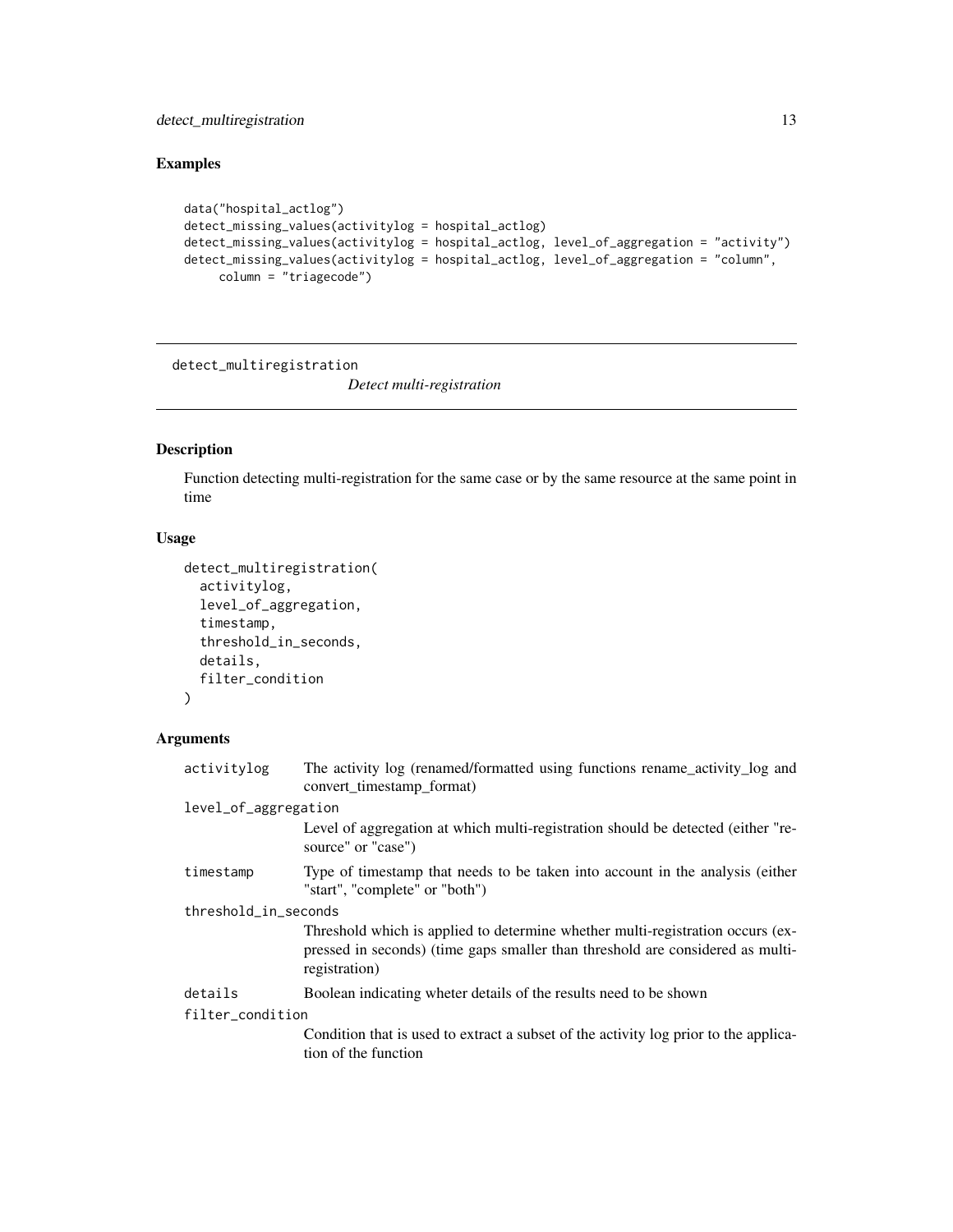#### Value

activitylog containing the rows of the original activity log for which multi-registration is present

#### Examples

```
data("hospital_actlog")
detect_multiregistration(activitylog = hospital_actlog, threshold_in_seconds = 10)
```
detect\_overlaps *Detect overlapping acitivity instances*

#### Description

Detect overlapping acitivity instances

#### Usage

detect\_overlaps(activitylog, details, level\_of\_aggregation, filter\_condition)

#### Arguments

| activitylog          | The activity log                                                                                             |
|----------------------|--------------------------------------------------------------------------------------------------------------|
| details              | Boolean indicating wheter details of the results need to be shown                                            |
| level_of_aggregation |                                                                                                              |
|                      | Look for overlapping activity instances within a case or within a resource.                                  |
| filter_condition     |                                                                                                              |
|                      | Condition that is used to extract a subset of the activity log prior to the applica-<br>tion of the function |
|                      |                                                                                                              |

#### Value

tbl\_df providing an overview of activities which are performed in parallel by a resource, together with the occurrence frequency of the overlap and the average time overlap in minutes

```
data("hospital_actlog")
detect_overlaps(activitylog = hospital_actlog)
```
<span id="page-13-0"></span>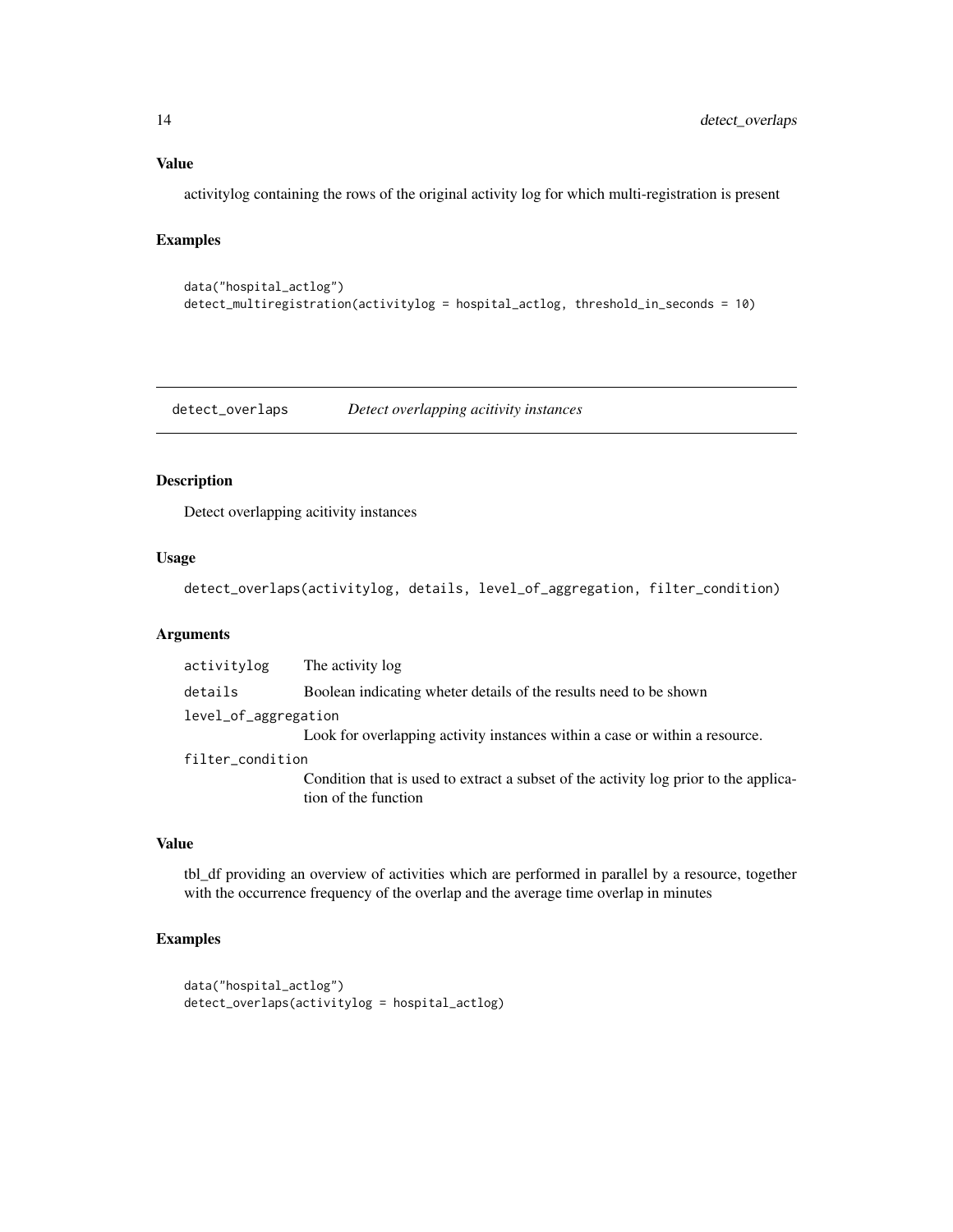<span id="page-14-0"></span>detect\_related\_activities

*Detect missing related activities*

#### Description

Function detecting missing related activity registration, i.e. detecting activities that should be registered for a case because another activity is registered for that case

#### Usage

```
detect_related_activities(
  activitylog,
  antecedent,
  consequent,
  details,
  filter_condition
)
```
#### Arguments

| activitylog      | The activity log                                                                                                        |
|------------------|-------------------------------------------------------------------------------------------------------------------------|
| antecedent       | Activity name of the activity that acts as a an antecedent (if antecedent occurs,<br>then consequent should also occur) |
| consequent       | Activity name of the activity that acts as a an consequent (if antecedent occurs,<br>then consequent should also occur) |
| details          | Boolean indicating wheter details of the results need to be shown                                                       |
| filter_condition |                                                                                                                         |
|                  | Condition that is used to extract a subset of the activity log prior to the applica-<br>tion of the function            |

#### Value

Numeric vector containing the case identifiers of cases for which related activities are not present

```
data("hospital_actlog")
detect_related_activities(activitylog = hospital_actlog,
    antecedent = "Treatment evaluation",
    consequent = "Treatment")
```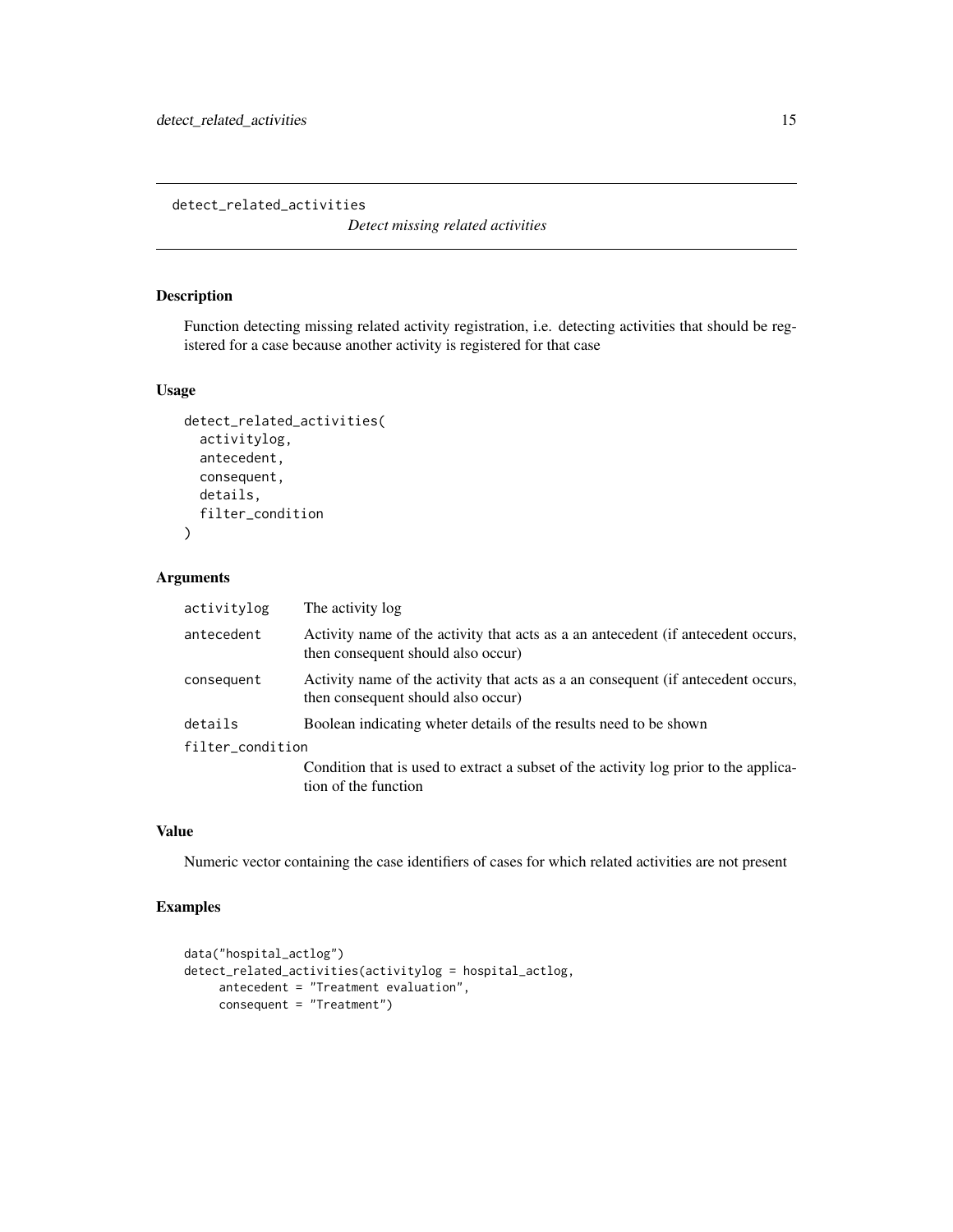<span id="page-15-0"></span>detect\_similar\_labels *Search for similar labels in a column*

#### Description

Function that tries to detect spelling mistakes in a given activity log column

#### Usage

```
detect_similar_labels(
  activitylog,
  column_labels,
 max_edit_distance = 3,
  show_NA = FALSE,
  ignore_capitals = FALSE,
  filter_condition = NULL
)
```
#### Arguments

| activitylog       | The activity log                                                                                                                                    |
|-------------------|-----------------------------------------------------------------------------------------------------------------------------------------------------|
| column_labels     | The name of the column(s) in which to search for spelling mistakes                                                                                  |
| max_edit_distance |                                                                                                                                                     |
|                   | The maximum number of insertions, deletions and substitutions that are allowed<br>to be executed in order for two strings to be considered similar. |
| show_NA           | A boolean indicating if labels that do not show similarities with others should<br>be shown in the output                                           |
| ignore_capitals   |                                                                                                                                                     |
|                   | A boolean indicating if capitalization should be included or excluded when cal-<br>culating the edit distance between two strings                   |
| filter_condition  |                                                                                                                                                     |
|                   | Condition that is used to extract a subset of the activity log prior to the applica-<br>tion of the function                                        |

#### Value

tbl\_df providing an overview of similar labels for the indicated column

```
data("hospital_actlog")
detect_similar_labels(activitylog = hospital_actlog,
    column_labels = "activity",
    max_edit_distance = 3)
```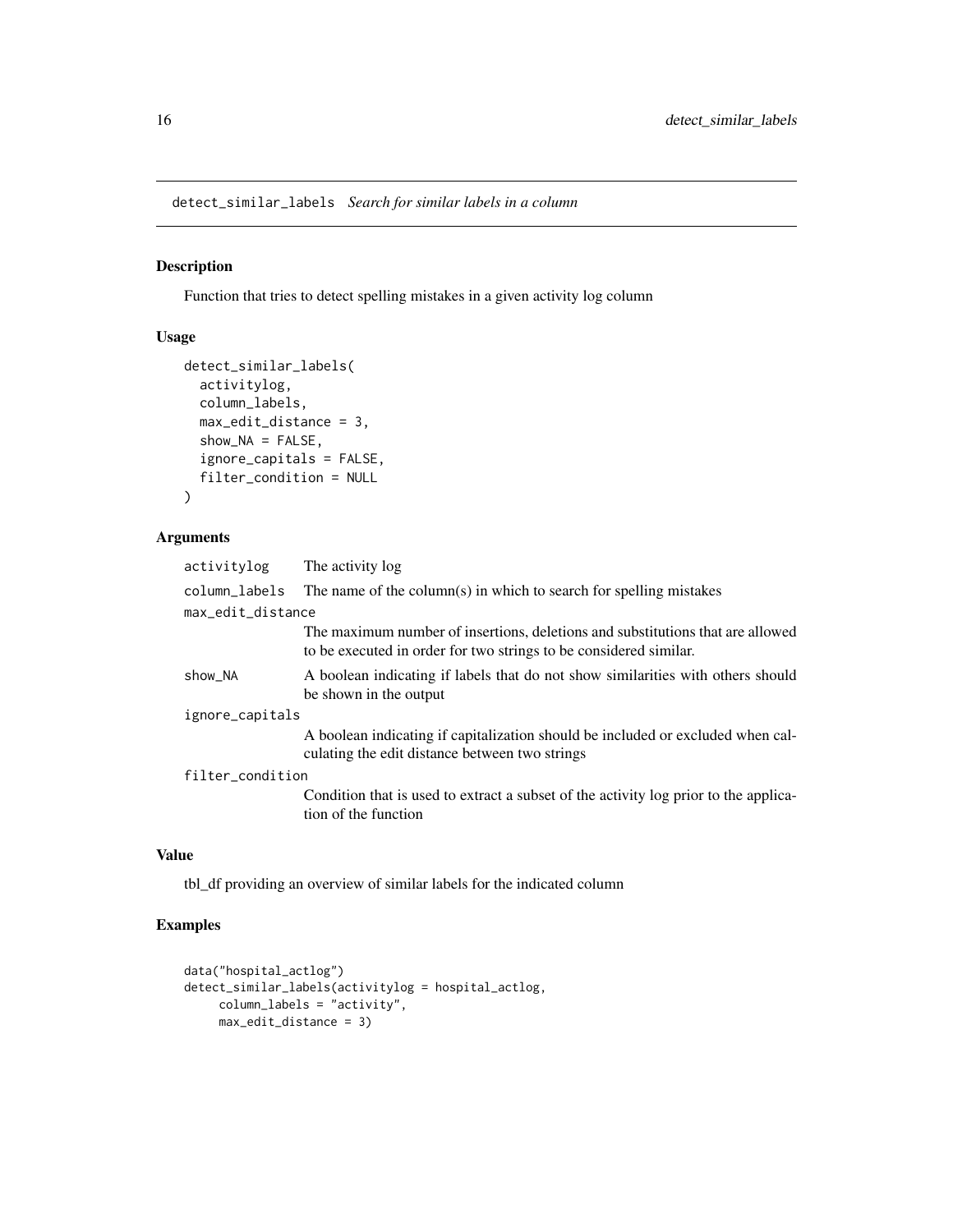#### <span id="page-16-0"></span>Description

Function detecting time anomalies, which can refer to activities with negative or zero duration

#### Usage

```
detect_time_anomalies(
  activitylog,
  anomaly_type = c("both", "negative", "zero"),
 details = TRUE,
  filter_condition = NULL
)
```
#### Arguments

| activitylog      | The activity log                                                                                             |
|------------------|--------------------------------------------------------------------------------------------------------------|
| anomaly_type     | Type of anomalies that need to be detected (either "negative", "zero" or "both")                             |
| details          | Boolean indicating wheter details of the results need to be shown                                            |
| filter_condition |                                                                                                              |
|                  | Condition that is used to extract a subset of the activity log prior to the applica-<br>tion of the function |

#### Value

activitylog containing the rows of the original activity log for which a negative or zero duration is detected, together with the duration value and whether it constitutes a zero or negative duration

```
data("hospital_actlog")
detect_time_anomalies(activitylog = hospital_actlog)
```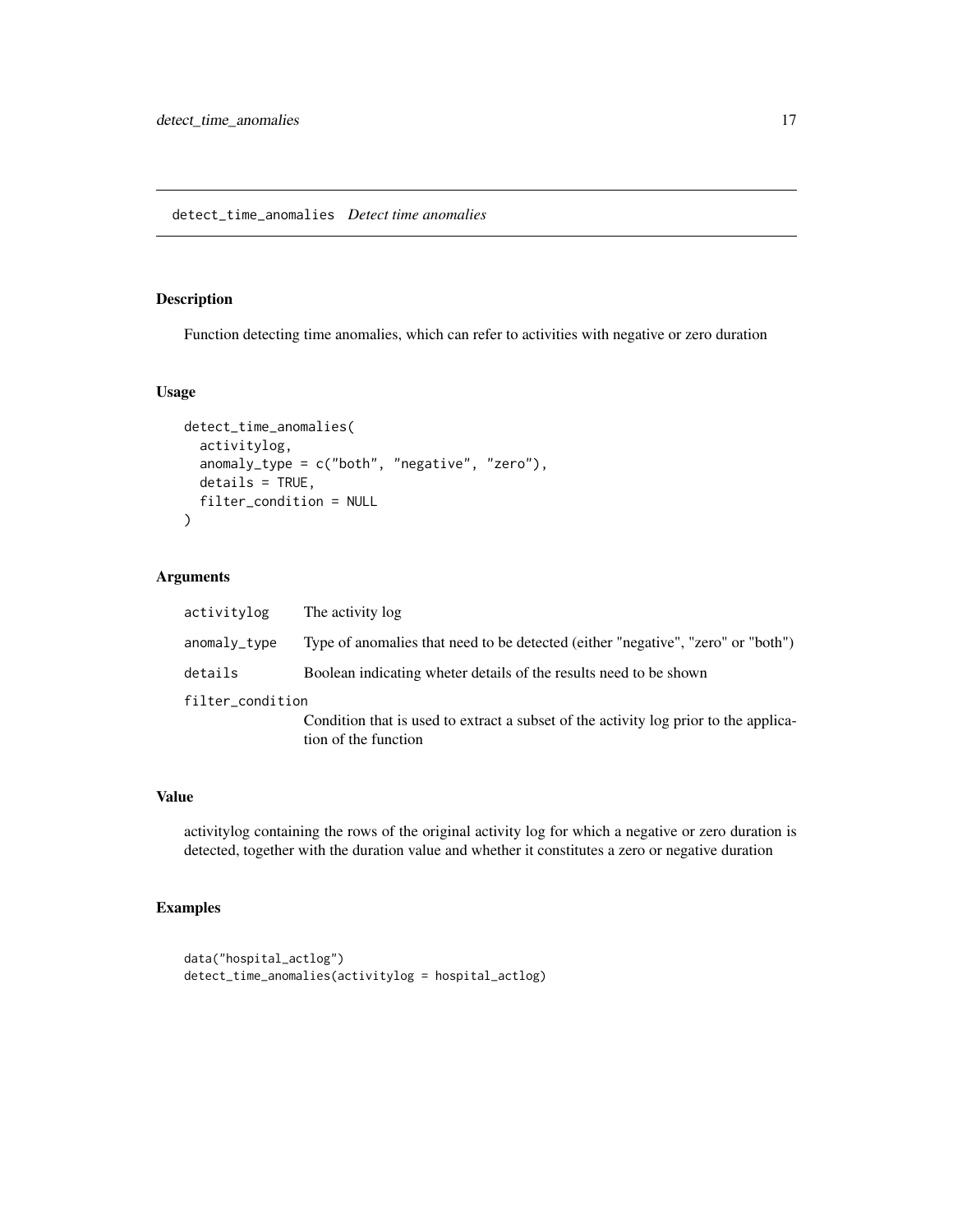<span id="page-17-0"></span>detect\_unique\_values *Search for unique values / distinct combinations*

#### Description

Function that lists all distinct combinations of the given columns in the activity log

#### Usage

```
detect_unique_values(activitylog, column_labels, filter_condition = NULL)
```
#### Arguments

| column labels<br>in a list of unique values in that column.<br>filter_condition<br>tion of the function | activitylog | The activity log                                                                                                                                                   |
|---------------------------------------------------------------------------------------------------------|-------------|--------------------------------------------------------------------------------------------------------------------------------------------------------------------|
|                                                                                                         |             | The names of columns in the activity log for which you want to show the differ-<br>ent combinations found in the log. If only one column is provided, this results |
|                                                                                                         |             |                                                                                                                                                                    |
|                                                                                                         |             | Condition that is used to extract a subset of the activity log prior to the applica-                                                                               |

#### Value

activitylog containing the unique (distinct) values (combinations) in the indicated column(s)

#### Examples

```
data("hospital_actlog")
detect_unique_values(activitylog = hospital_actlog,
     column_labels = "activity")
detect_unique_values(activitylog = hospital_actlog,
    column_labels = c("activity", "originator"))
```
<span id="page-17-1"></span>detect\_value\_range\_violations *Detect value range violations*

#### Description

Function detecting violations of the value range, i.e. values outside the range of tolerable values

#### Usage

```
detect_value_range_violations(activitylog, ..., details, filter_condition)
```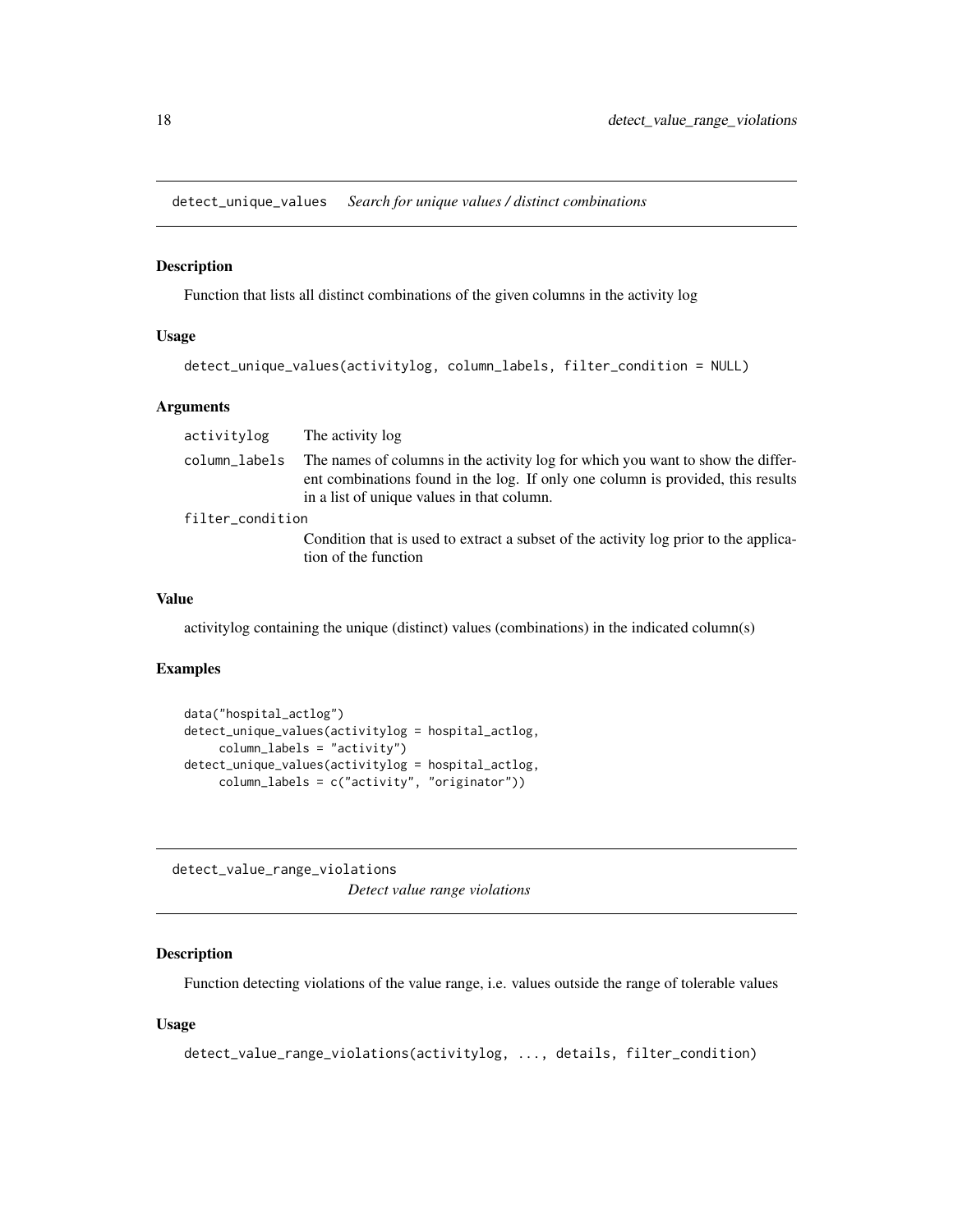#### <span id="page-18-0"></span>Arguments

| activitylog             | The activity log                                                                                             |
|-------------------------|--------------------------------------------------------------------------------------------------------------|
| $\cdot$ $\cdot$ $\cdot$ | Define domain range using domain numeric, domain categorical and/or do-<br>main time for each column         |
| details                 | Boolean indicating wheter details of the results need to be shown                                            |
| filter_condition        |                                                                                                              |
|                         | Condition that is used to extract a subset of the activity log prior to the applica-<br>tion of the function |

#### Value

activitylog containing the rows of the original activity log for which the provided value range is violated

#### See Also

[domain\\_categorical](#page-18-1),[domain\\_time](#page-19-1),[domain\\_numeric](#page-19-2)

#### Examples

```
data("hospital_actlog")
detect_value_range_violations(activitylog = hospital_actlog,
     triagecode = domain_numeric(from = 0, to = 5))
```
<span id="page-18-1"></span>domain\_categorical *Define allowable range of values*

#### Description

Define allowable range of values

#### Usage

domain\_categorical(allowed)

#### Arguments

allowed Allowed values of categorical column (character or factor)

#### Value

No return value, called for side effects

#### See Also

[detect\\_value\\_range\\_violations](#page-17-1)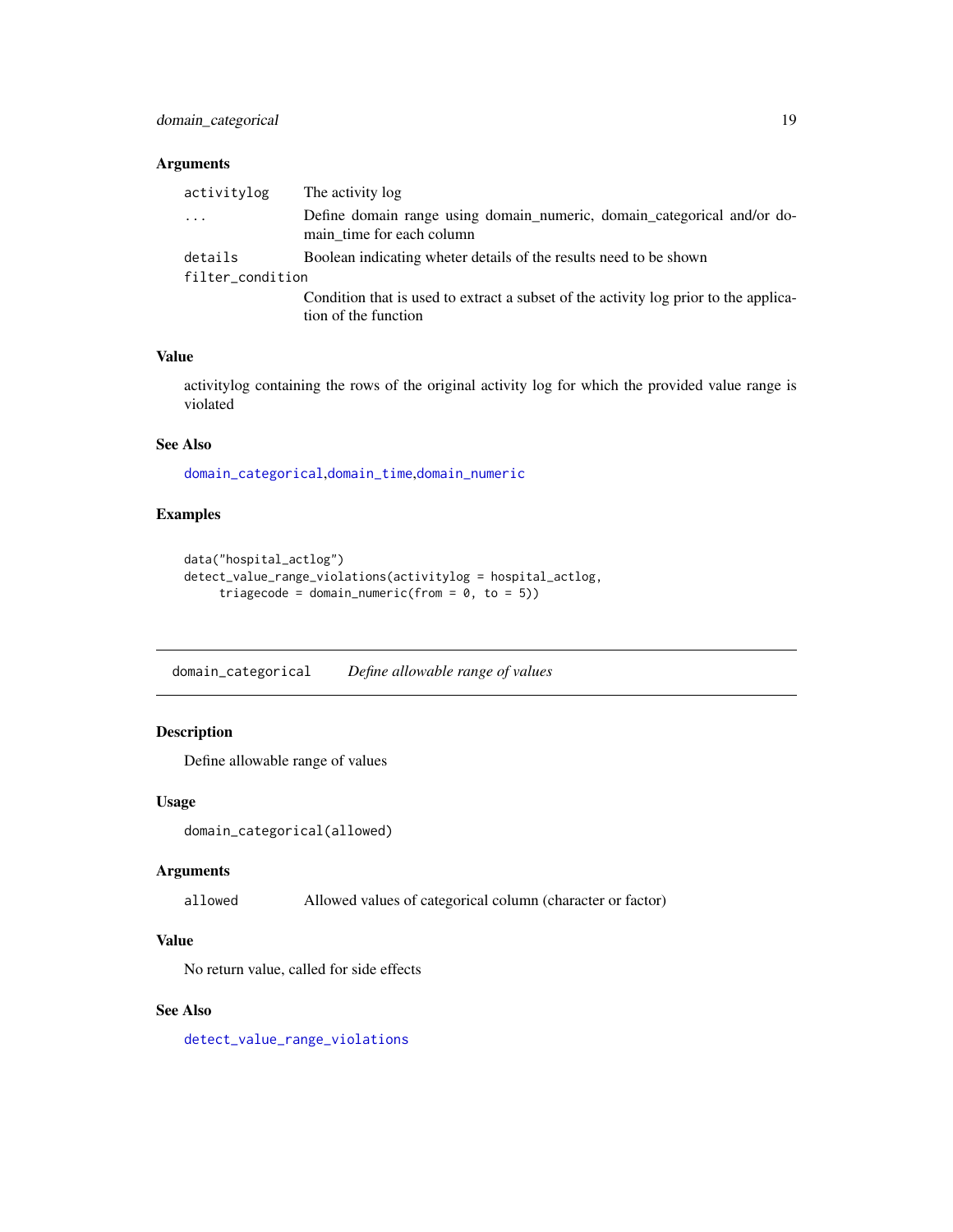<span id="page-19-2"></span><span id="page-19-0"></span>

#### Description

Define allowable range of values

#### Usage

domain\_numeric(from, to)

#### Arguments

| from | Minimum of allowed range |
|------|--------------------------|
| to   | Maximum of allowed range |

#### Value

No return value, called for side effects

#### See Also

[detect\\_value\\_range\\_violations](#page-17-1)

<span id="page-19-1"></span>domain\_time *Define allowable time range*

#### Description

Define allowable time range

#### Usage

```
domain_time(from, to, format = ymd_hms)
```
#### Arguments

| from   | Start time interval                                                                                                        |
|--------|----------------------------------------------------------------------------------------------------------------------------|
| to     | End time interval                                                                                                          |
| format | Format of to and from (either ymd_hms, dmy_hms, ymd_hm, ymd, dmy, dmy,<br>). Both from and to should have the same format. |

#### Value

No return value, called for side effects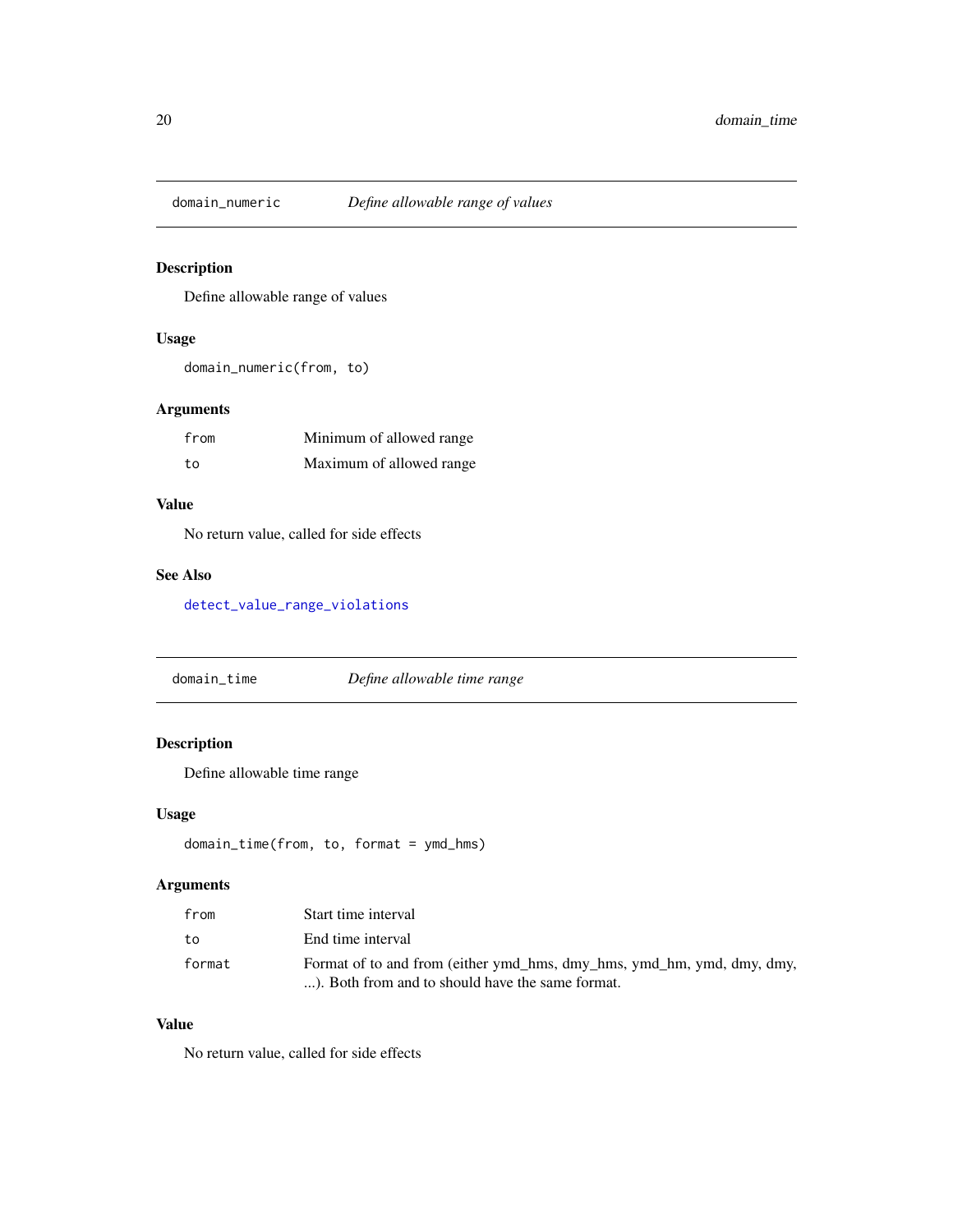#### <span id="page-20-0"></span>duration\_within 21

#### See Also

[detect\\_value\\_range\\_violations](#page-17-1)

<span id="page-20-1"></span>duration\_within *Define bounds for activity duration*

#### Description

Funtion to define bounds on the duration of an activity during detection of duration outliers.

#### Usage

```
duration_within(bound_sd = 3, lower_bound = NA, upper_bound = NA)
```
#### Arguments

| bound_sd    | Number of standard deviations from the mean duration which is used to define<br>an outlier in the absence of lower bound and upper bound (default value of 3 is<br>used) |
|-------------|--------------------------------------------------------------------------------------------------------------------------------------------------------------------------|
| lower bound | Lower bound for activity duration used during outlier detection (expressed in<br>minutes). This means disregarding the sd and bound_sd for lower bound                   |
| upper_bound | Upper bound for activity duration used during outlier detection (expressed in<br>minutes). This means disregarding the sd and bound_sd for upper bound                   |

#### Value

No return value, called for side effects

#### See Also

[detect\\_duration\\_outliers](#page-7-1)

filter\_anomalies *Filter anomalies from the activity log*

#### Description

Function that filters detected anomalies from the activity log

#### Usage

filter\_anomalies(activity\_log, anomaly\_log)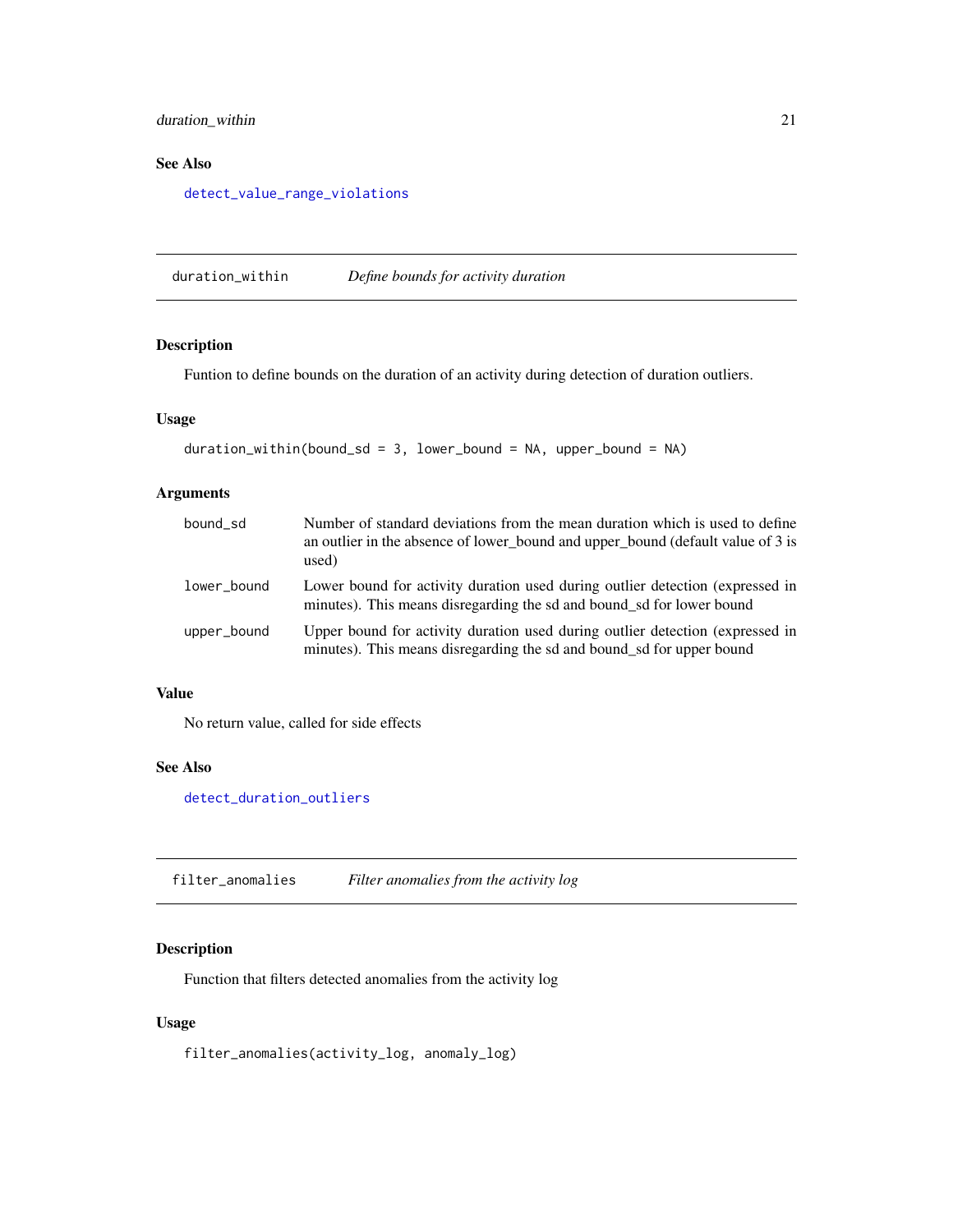#### <span id="page-21-0"></span>Arguments

| activity log | The activity log (renamed/formatted using functions rename_activity_log and<br>convert timestamp format) |
|--------------|----------------------------------------------------------------------------------------------------------|
| anomaly_log  | The anomaly log generated from the different DAQAPO tests                                                |

#### Value

activitylog in which the anomaly rows are filtered out

fix *Fix problems*

#### Description

Fix problems

#### Usage

fix(detected\_problems, ...)

#### Arguments

detected\_problems Output of a detect\_ function. Currently supported: detect\_resource\_inconsistencies. ... Additionals parameters, depending on type of anomalies to fix.

#### Value

No return value, called for side effects

hospital *An activity log of 20 patients in a hospital (data frame)*

#### Description

A dataset containing the logged activities in an illustrative hospital process. 20 patients are described in the log. Process activities include Registration, Triage, Clinical exam, Treatment and Treatment evaluation.

#### Usage

hospital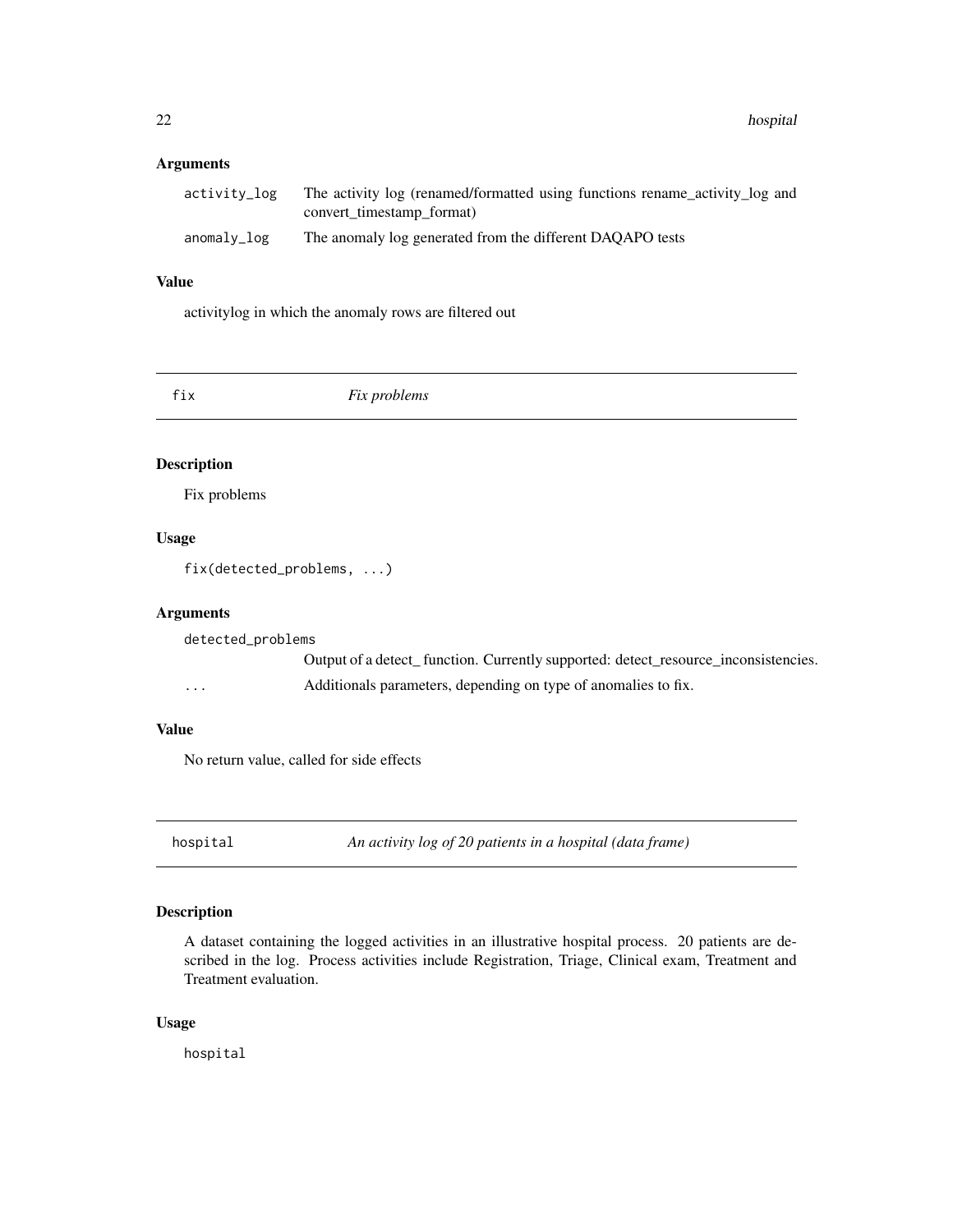#### <span id="page-22-0"></span>hospital\_actlog 23

#### Format

A data frame with 53 rows and 7 variables:

patient\_visit\_nr the patient's identifier activity the executed activity originator the resource performing the activity execution start\_ts the timestamp at which the activity was started complete\_ts the timestamp at which the activity was completed triagecode a case attribute describing the triage code specialization a case attribute describing the specialization

#### Source

An illustrative example developed in-house for demonstrational purposes.

hospital\_actlog *An activity log of 20 patients in a hospital (activity log object)*

#### **Description**

A dataset containing the logged activities in an illustrative hospital process. 20 patients are described in the log. Process activities include Registration, Triage, Clinical exam, Treatment and Treatment evaluation.

#### Usage

hospital\_actlog

#### Format

An activity log with 53 rows and 7 variables:

patient\_visit\_nr the patient's identifier

activity the executed activity

originator the resource performing the activity execution

start the timestamp at which the activity was started

complete the timestamp at which the activity was completed

triagecode a case attribute describing the triage code

specialization a case attribute describing the specialization

#### Source

An illustrative example developed in-house for demonstrational purposes.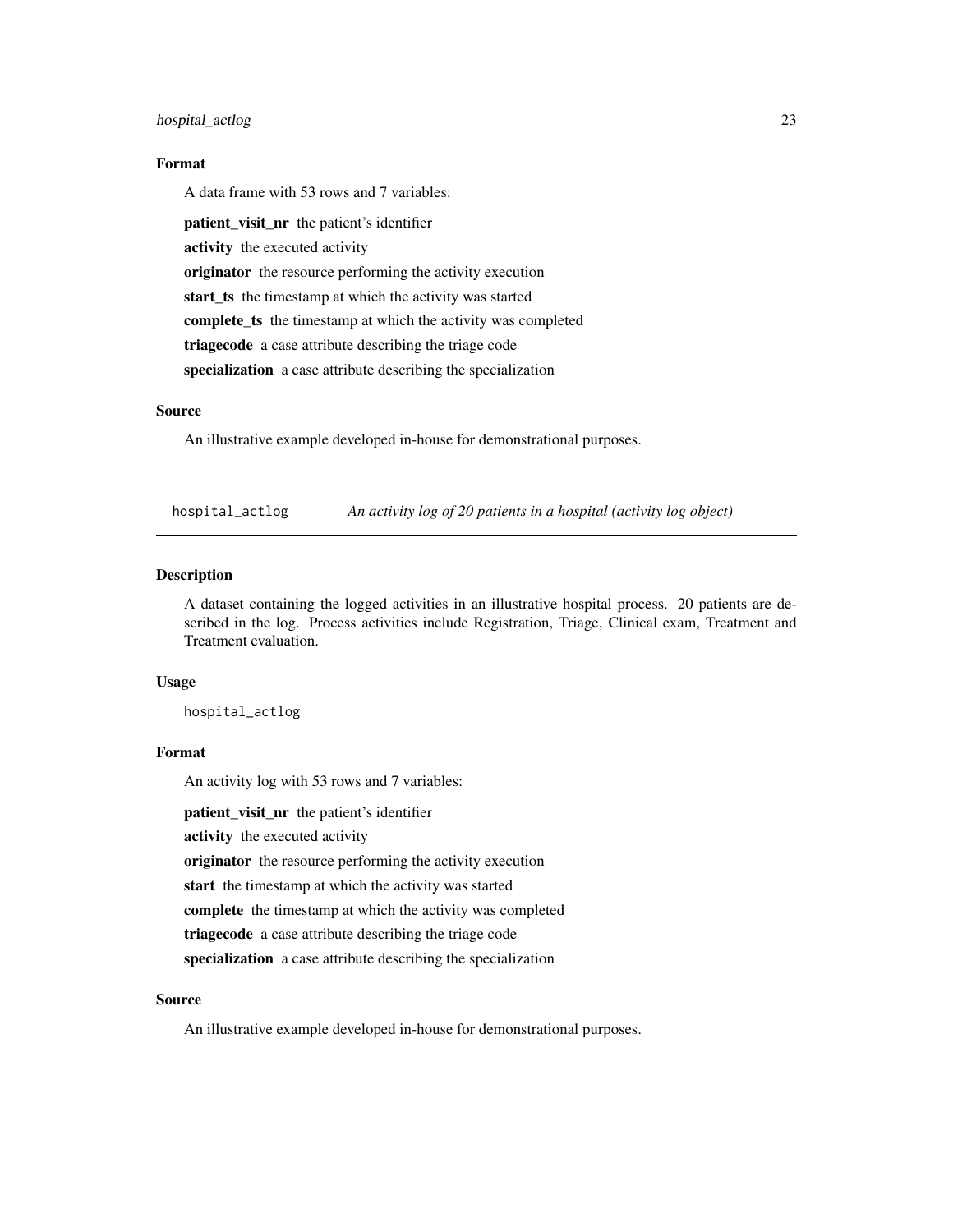<span id="page-23-0"></span>

#### Description

A dataset containing the logged activities in an illustrative hospital process. 20 patients are described in this log Process activities include Registration, Triage, Clinical exam, Treatment and Treatment evaluation.

#### Usage

hospital\_events

#### Format

A data frame with 53 rows and 7 variables:

patient\_visit\_nr the patient's identifier activity the executed activity originator the resource performing the activity execution event\_lifecycle\_state the state the activity is in at the given timestamp timestamp the moment in time the lifecycle state was reached triagecode a case attribute describing the triage code specialization a case attribute describing the specialization event\_matching a specification of which events form a pair in the log

#### Source

An illustrative example developed in-house for demonstrational purposes.